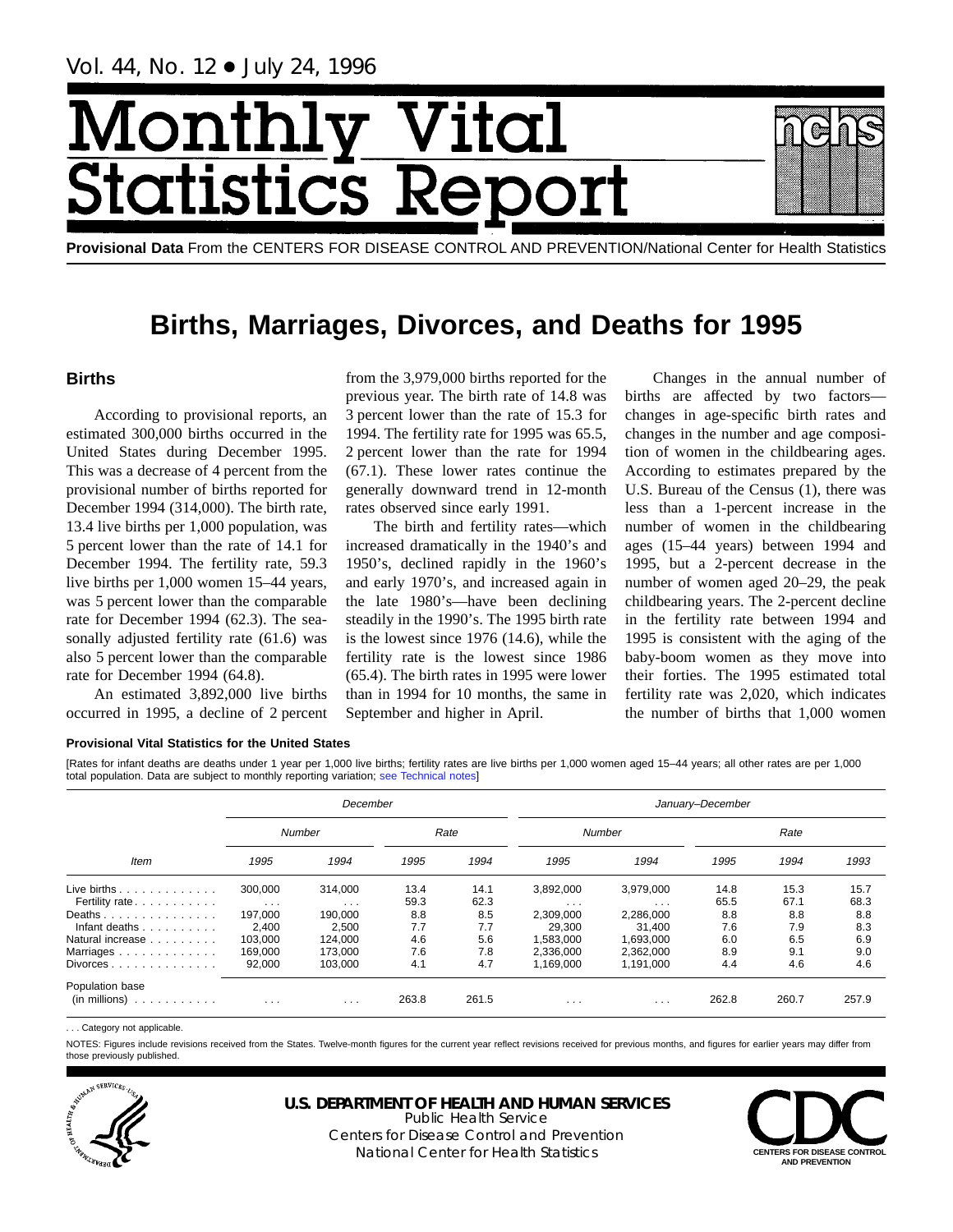would have if they experienced a given set of age-specific birth rates during their childbearing years.

### **Natural increase**

As a result of natural increase, the excess of births over deaths, an estimated 103,000 people, or 4.6 persons per 1,000 population, were added to the population during December 1995.

For 1995, 1,583,000 persons were added to the population. This represents a rate of natural increase of 6.0, 8 percent lower than the rate of 6.5 for 1994. The decline in the rate of natural increase was due to a decrease in the birth rate and an unchanged death rate.

## **Marriages**

An estimated 169,000 marriages were performed in December 1995, 2 percent fewer than in December 1994 (173,000). The marriage rate per 1,000 population for December was 3 percent lower in 1995 (7.6) than in 1994 (7.8).

The provisional number of marriages for 1995 was 2,336,000, a 1-percent decline compared with the number for 1994 (2,362,000). The marriage rate per 1,000 population for 1995 was 8.9, 2 percent lower than the 1994 marriage rate (9.1). This rate has generally declined since the early 1980's and is currently the lowest rate since 1963 (2).

The decline in marriages is also shown by the trends in the marriage rate per 1,000 unmarried women 15 years of age and over and by the marriage rate per 1,000 unmarried women 15–44 years of age. The marriage rate per 1,000 unmarried women 15 years of age and over has dropped steadily since 1990 and was 1 percent lower in 1995 (50.8) than in 1994 (51.5). Similarly, the marriage rate per 1,000 unmarried women 15–44 years of age has declined annually since 1990 and was 1 percent lower in 1995 (83.0) than in 1994 (84.0).

Marriages in 1995 exhibited the typical seasonal pattern with the peak number in June (263,000) and the lowest number in January (111,000). Other months with high numbers of marriage were August (254,000) and May (238,000).

Reflecting the national marriage total at 1 percent less for 1995 than 1994, the



**Provisional birth rates per 1,000 population by month: United States, 1993–95**



**Provisional seasonally adjusted fertility rates per 1,000 women aged 15–44 years: United States, 1991–95**



**Provisional marriage rates per 1,000 population by month: United States, 1993–95**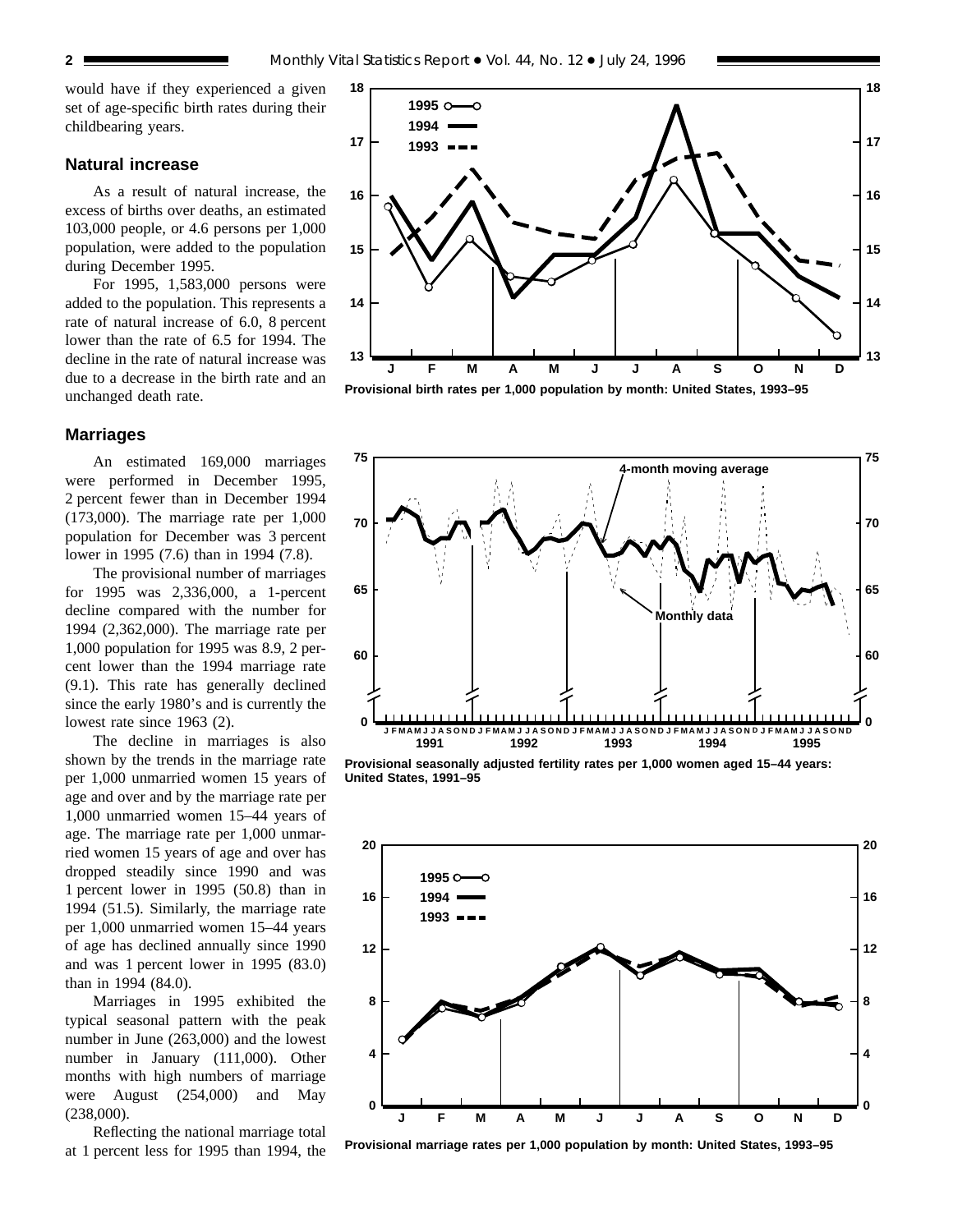majority of areas (27 States and the District of Columbia) had lower numbers in 1995 than in 1994. The remaining 23 States had higher numbers of marriages in 1995 than in 1994.

#### **Divorces**

The estimated number of divorces granted in December 1995 was 92,000 compared with 103,000 in December a year earlier. The divorce rate per 1,000 population for December declined from 4.7 in 1994 to 4.1 in 1995.

The cumulative number of divorces granted in 1995 was 1,169,000, 2 percent fewer than the number for 1994 (1,191,000). The divorce rate per 1,000 population for 1995 (4.4) was 4 percent lower than the rate for 1994 (4.6) and was the lowest divorce rate in over two decades (3). The divorce rate per 1,000 married women 15 years of age and over was 19.8 in 1995, 3 percent lower than the rate for 1994 (20.5) and the lowest rate since 1974.

The number of divorces granted in 1995 was lower than that granted in 1994 for 27 States and the District of Columbia. However, for 19 States, the number was higher than that granted in 1994. These areas did not provide provisional divorce data in 1995: California, Colorado, Indiana, and Louisiana.

#### **Deaths**

The provisional count of deaths furnished by the 50 States and the District of Columbia during 1995 totaled 2,309,000, about 23,000 more deaths than that reported in the previous year. The death rate of 8.8 per 1,000 population was the same as the rate for 1994. About 29,300 of these deaths were to infants under 1 year of age, yielding an infant mortality rate of 7.6 per 1,000 live births. This rate was 4 percent lower than the rate of 7.9 for 1994.

*Current Mortality Sample, 12 months ending with November 1995—* The provisional death rate for the 12 months ending with November 1995 was 876.6 per 100,000 population, 1 percent lower than the rate of 882.4 for the 12-month period ending November 1994. The provisional ageadjusted death rate for the 12-month period ending with November 1995



**Provisional death rates per 1,000 population by month: United States, 1993–95**



**Provisional infant mortality rates per 1,000 live births by month: United States, 1993–95**



**Provisional birth rates per 1,000 population for successive 12-month periods ending with month indicated: United States, 1991–95**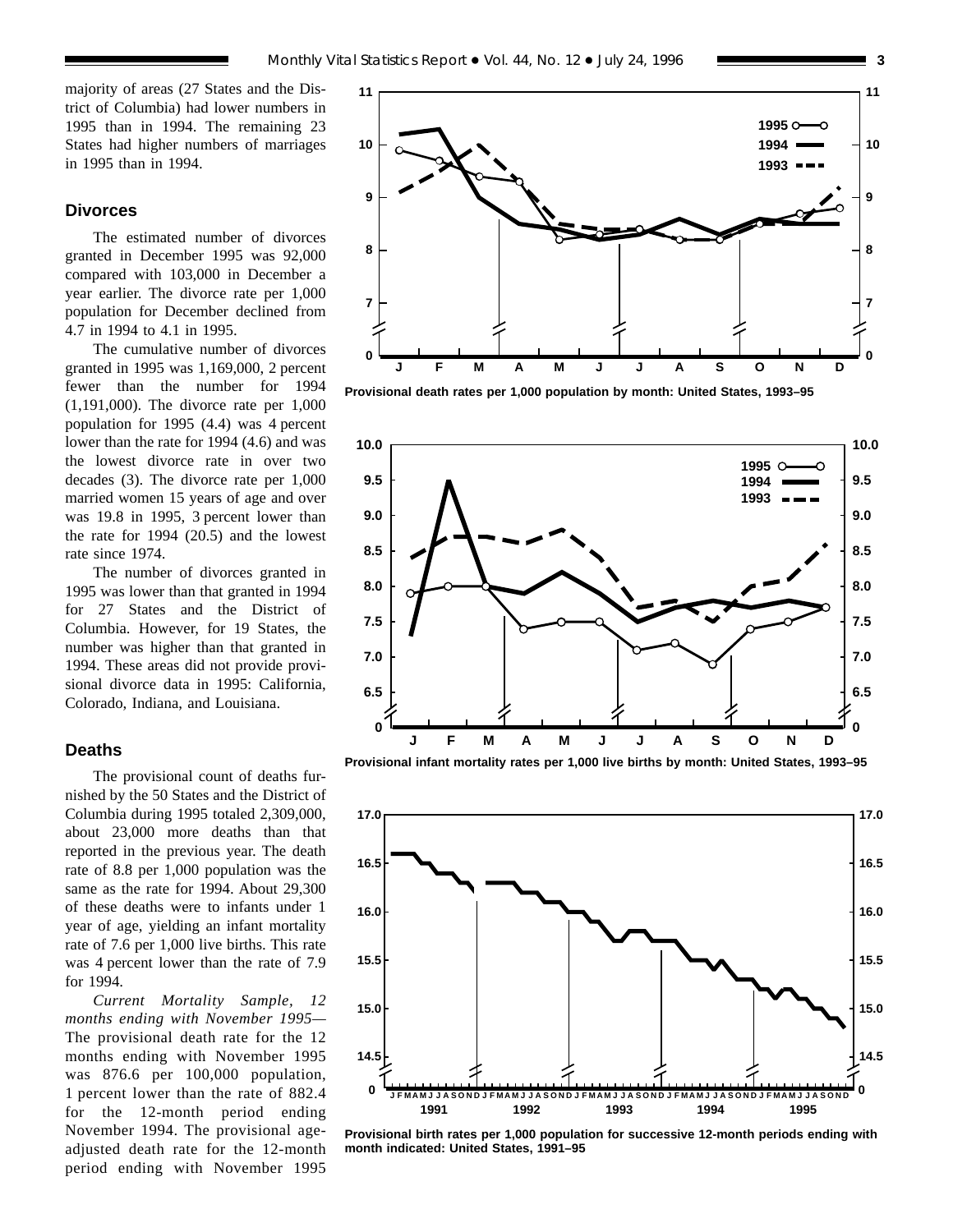was 503.0 per 100,000 U.S. standard million population compared with a rate of 511.7 for the 12-month period ending with November 1994. The ageadjusted death rates control for changes and variations in the age composition of the population; therefore, they are better indicators than crude rates for showing changes in mortality risk over time and for showing differences between race-sex groups within the population. Among the four race-sex groups, the estimated ageadjusted death rates decreased for white males, white females, and black males. By age the death rate for the total population decreased for the age group under 1 year and for the age groups 55–64 years, 65–74 years, and 85 years and over.

Among the major causes of death, the estimated death rate decreased between the two successive 12-month periods for Diseases of heart, Pneumonia and influenza, and Homicide and legal intervention. The death rate increased for Diabetes mellitis and Human immunodeficiency virus infection.

The death rate for injuries by firearms for the 12 months ending with November 1995 was 13.5 per 100,000 population, 10 percent lower than the rate of 15.0 for the comparable 12-month period a year earlier.

The infant mortality rate for the 12 months ending with November 1995 was 755.2 per 100,000 live births, 6 percent lower than the rate of 798.7 for the same 12-month period a year earlier. For infants under 28 days, the 12-month rate ending November 1995 was 483.4 compared with the rate of 499.8 for the 12-month period a year earlier. The change in the mortality rate for infants under 28 days was not statistically significant. The infant mortality rate for infants 28 days–11 months was 270.2, 10 percent lower than the rate of 298.9 for the 12-month period a year earlier. Among causes of infant death, the infant mortality rate decreased between the two successive 12-month periods for Respiratory distress syndrome and Sudden infant death syndrome.



**Provisional marriage rates per 1,000 population for successive 12-month periods ending with month indicated: United States, 1991–95**



**Provisional divorce rates per 1,000 population for successive 12-month periods ending with month indicated: United States, 1991–95**



**Provisional death rates per 1,000 population for successive 12-month periods ending with month indicated: United States, 1991–95**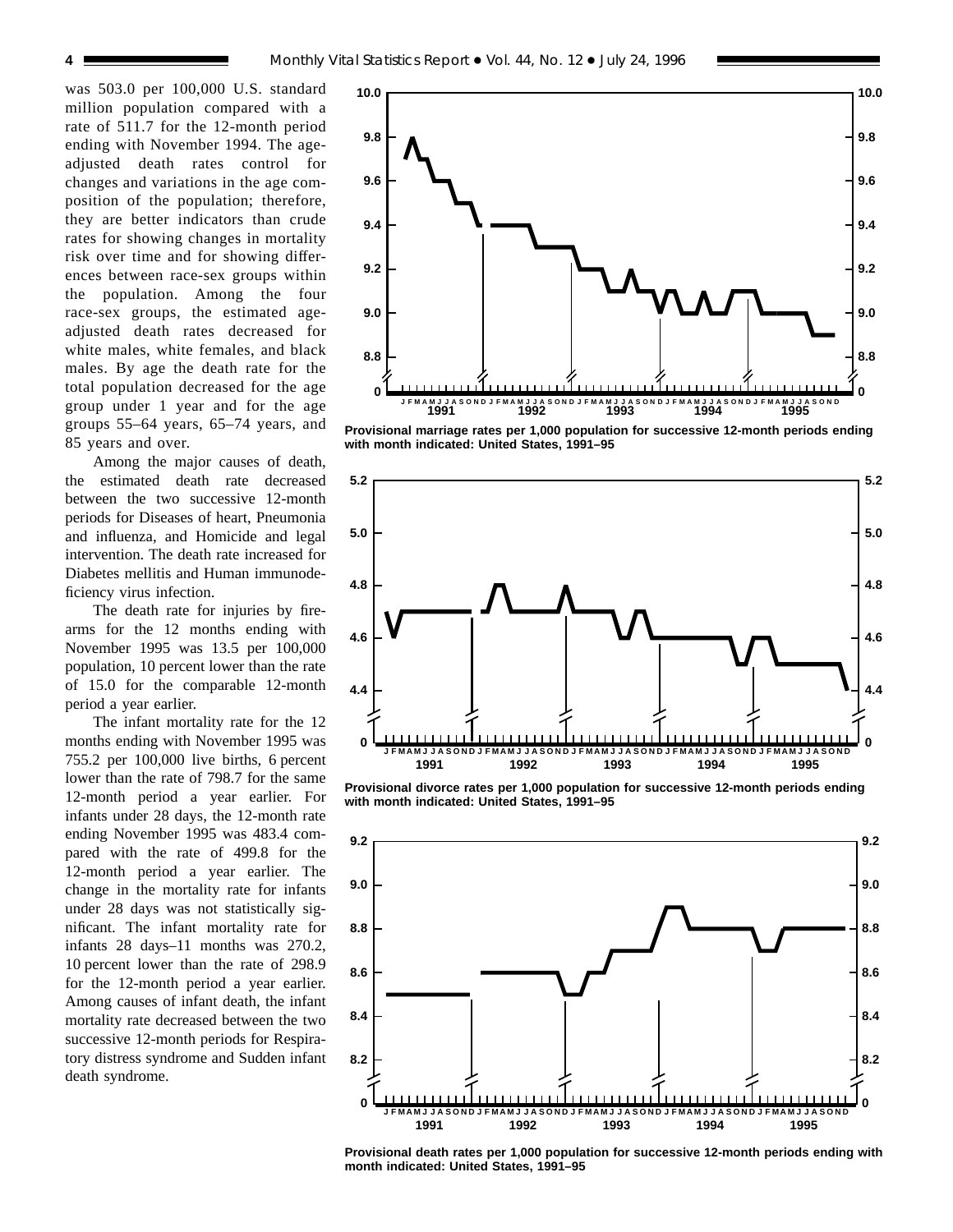

**Provisional infant mortality rates per 1,000 live births for successive 12-month periods ending with month indicated: United States, 1991–95**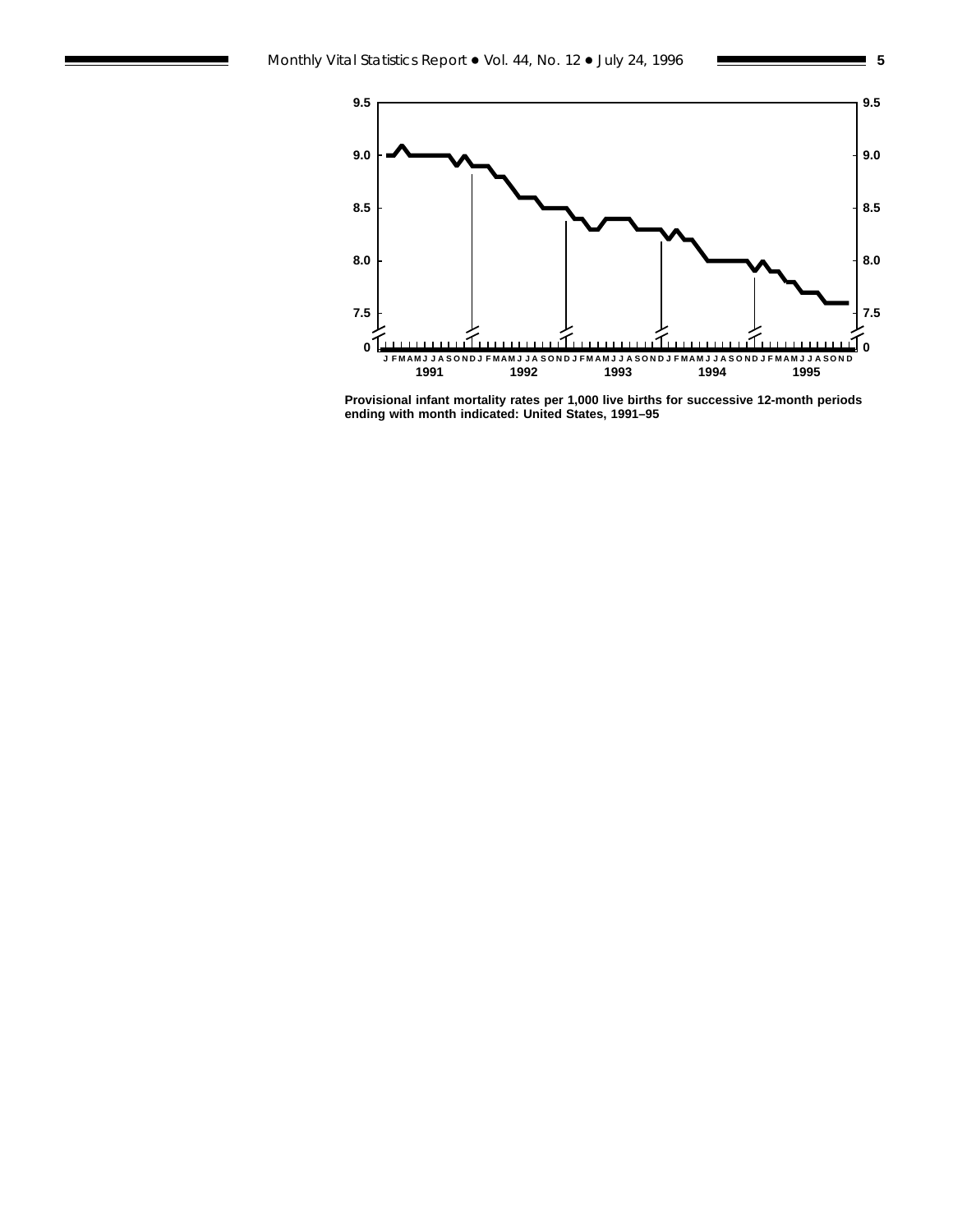#### **Table 1. Provisional number of live births, marriages, divorces, deaths, and infant deaths and rates, by month: United States, January 1994–December 1995**

[Data are provisional and are subject to monthly reporting variation; see [Technical notes\]](#page-16-0)

|                                                                                                | Live births<br>Rate per 1,000 women |                                 |                  |                                     | Marriages |                                 | <b>Divorces</b> |                                 | Deaths  |                                 | Infant deaths |                                  |
|------------------------------------------------------------------------------------------------|-------------------------------------|---------------------------------|------------------|-------------------------------------|-----------|---------------------------------|-----------------|---------------------------------|---------|---------------------------------|---------------|----------------------------------|
|                                                                                                |                                     |                                 | aged 15-44 years |                                     |           |                                 |                 |                                 |         |                                 |               |                                  |
| Period                                                                                         | Number                              | Rate per<br>1,000<br>population | Unadjusted       | Seasonally<br>adjusted <sup>1</sup> | Number    | Rate per<br>1,000<br>population | Number          | Rate per<br>1,000<br>population | Number  | Rate per<br>1,000<br>population | Number        | Rate per<br>1,000<br>live births |
| 1994:                                                                                          |                                     |                                 |                  |                                     |           |                                 |                 |                                 |         |                                 |               |                                  |
| January. $\ldots$ .                                                                            | 352,000                             | 16.0                            | 69.9             | 73.4                                | 107,000   | 4.9                             | 97,000          | 4.4                             | 224,000 | 10.2                            | 2,500         | 7.3                              |
| February                                                                                       | 294.000                             | 14.8                            | 64.8             | 66.1                                | 156.000   | 8.0                             | 88.000          | 4.4                             | 204.000 | 10.3                            | 2,900         | 9.5                              |
| March                                                                                          | 350,000                             | 15.9                            | 69.6             | 70.6                                | 147,000   | 6.8                             | 103,000         | 4.7                             | 199,000 | 9.0                             | 2,700         | 8.0                              |
| April<br>$\begin{array}{cccccccccccccc} . & . & . & . & . & . & . & . & . & . & . \end{array}$ | 302,000                             | 14.1                            | 62.0             | 63.5                                | 175,000   | 8.3                             | 100,000         | 4.7                             | 182,000 | 8.5                             | 2,500         | 7.9                              |
| May<br>.                                                                                       | 329,000                             | 14.9                            | 65.3             | 65.8                                | 232,000   | 10.5                            | 104,000         | 4.7                             | 186,000 | 8.4                             | 2,700         | 8.2                              |
| June<br>.                                                                                      | 319.000                             | 14.9                            | 65.5             | 64.2                                | 262,000   | 12.2                            | 103,000         | 4.8                             | 176.000 | 8.2                             | 2,500         | 7.9                              |
| July                                                                                           | 346,000                             | 15.6                            | 68.6             | 65.8                                | 222,000   | 10.0                            | 98,000          | 4.4                             | 184,000 | 8.3                             | 2,600         | 7.5                              |
| August $\ldots$ , $\ldots$                                                                     | 392,000                             | 17.7                            | 77.7             | 73.4                                | 262,000   | 11.8                            | 99,000          | 4.5                             | 190,000 | 8.6                             | 2,800         | 7.7                              |
| September                                                                                      | 329,000                             | 15.3                            | 67.4             | 63.4                                | 224,000   | 10.4                            | 99,000          | 4.6                             | 178.000 | 8.3                             | 2,500         | 7.8                              |
| October $\ldots$ , $\ldots$                                                                    | 340.000                             | 15.3                            | 67.3             | 67.6                                | 232,000   | 10.5                            | 99,000          | 4.5                             | 190,000 | 8.6                             | 2,600         | 7.7                              |
| November                                                                                       | 313,000                             | 14.5                            | 64.1             | 66.1                                | 171,000   | 7.9                             | 98,000          | 4.5                             | 182,000 | 8.5                             | 2,500         | 7.8                              |
| December $\ldots$ , $\ldots$                                                                   | 314.000                             | 14.1                            | 62.3             | 64.8                                | 173,000   | 7.8                             | 103,000         | 4.7                             | 190,000 | 8.5                             | 2,500         | 7.7                              |
| 1995:                                                                                          |                                     |                                 |                  |                                     |           |                                 |                 |                                 |         |                                 |               |                                  |
| January $\ldots$ , $\ldots$                                                                    | 350,000                             | 15.8                            | 69.4             | 72.8                                | 111,000   | 5.1                             | 96,000          | 4.3                             | 220,000 | 9.9                             | 2,700         | 7.9                              |
| February                                                                                       | 287.000                             | 14.3                            | 63.1             | 64.3                                | 146.000   | 7.5                             | 89.000          | 4.4                             | 194.000 | 9.7                             | 2.400         | 8.0                              |
| March                                                                                          | 338,000                             | 15.2                            | 67.1             | 68.0                                | 148.000   | 6.8                             | 98,000          | 4.4                             | 208.000 | 9.4                             | 2.700         | 8.0                              |
| April<br>.                                                                                     | 313,000                             | 14.5                            | 64.1             | 65.8                                | 165,000   | 7.9                             | 98,000          | 4.6                             | 200,000 | 9.3                             | 2,300         | 7.4                              |
| May<br>.                                                                                       | 321.000                             | 14.4                            | 63.5             | 64.0                                | 238,000   | 10.7                            | 103.000         | 4.6                             | 184.000 | 8.2                             | 2,500         | 7.5                              |
| June<br>.                                                                                      | 318.000                             | 14.8                            | 65.2             | 63.8                                | 263,000   | 12.2                            | 104,000         | 4.8                             | 180,000 | 8.3                             | 2,400         | 7.5                              |
| July                                                                                           | 337,000                             | 15.1                            | 66.6             | 64.0                                | 224,000   | 10.0                            | 97,000          | 4.4                             | 188,000 | 8.4                             | 2,400         | 7.1                              |
| August $\ldots$ , $\ldots$ , $\ldots$                                                          | 364,000                             | 16.3                            | 72.1             | 68.0                                | 254,000   | 11.4                            | 99,000          | 4.4                             | 184,000 | 8.2                             | 2,400         | 7.2                              |
| September.                                                                                     | 331.000                             | 15.3                            | 67.6             | 63.7                                | 219,000   | 10.1                            | 99.000          | 4.6                             | 178.000 | 8.2                             | 2,200         | 6.9                              |
| October $\ldots$ , $\ldots$                                                                    | 328.000                             | 14.7                            | 64.9             | 65.2                                | 224,000   | 10.0                            | 98,000          | 4.4                             | 190,000 | 8.5                             | 2,500         | 7.4                              |
| November.<br>1.1.1.1.1.1                                                                       | 306.000                             | 14.1                            | 62.6             | 64.6                                | 174,000   | 8.0                             | 95,000          | 4.4                             | 188,000 | 8.7                             | 2,300         | 7.5                              |
| December                                                                                       | 300.000                             | 13.4                            | 59.3             | 61.6                                | 169,000   | 7.6                             | 92,000          | 4.1                             | 197,000 | 8.8                             | 2,400         | 7.7                              |

<sup>1</sup>The method of seasonal adjustment, developed by the U.S. Bureau of the Census, is described in The X-11 Variant of the Census Method II Seasonal Adjustment Program, Technical Paper<br>No. 15 (1967 revision).

NOTE: Figures include all revisions received from the States and, therefore, may differ from those previously published.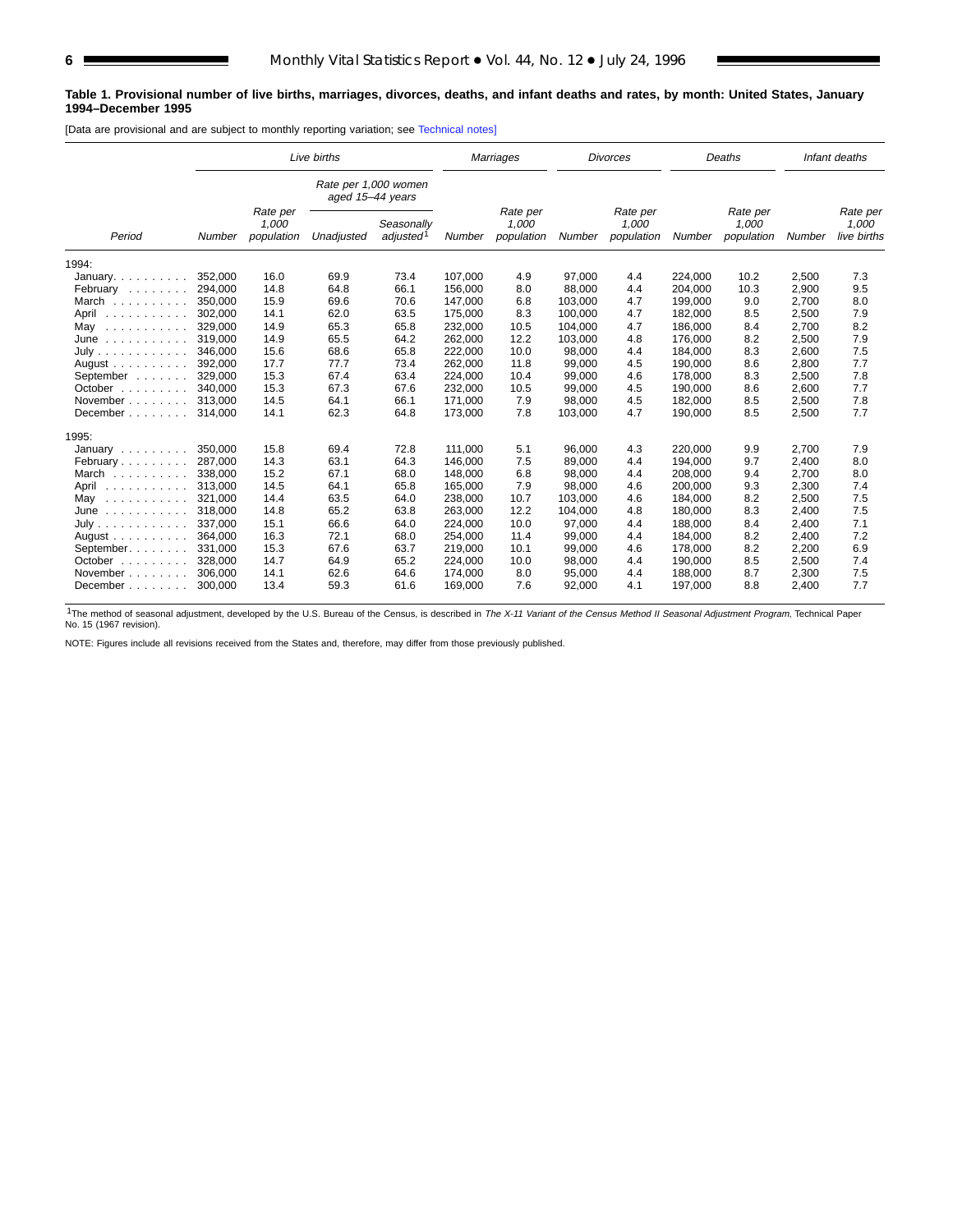#### <span id="page-6-0"></span>**Table 2. Provisional number of live births and deaths: Each division and State, December 1994 and 1995, and cumulative figures, 1993–95**

[Data are estimates by State of residence; see [Technical notes\]](#page-16-0)

|                                                                                                                  | <i>Live births</i><br>January-December<br>December                       |                                                                          |                                                                                   |                                                                                   |                                                                                   |                                                                        |                                                               | Deaths                                                                           |                                                                                  |                                                                                  |
|------------------------------------------------------------------------------------------------------------------|--------------------------------------------------------------------------|--------------------------------------------------------------------------|-----------------------------------------------------------------------------------|-----------------------------------------------------------------------------------|-----------------------------------------------------------------------------------|------------------------------------------------------------------------|---------------------------------------------------------------|----------------------------------------------------------------------------------|----------------------------------------------------------------------------------|----------------------------------------------------------------------------------|
|                                                                                                                  |                                                                          |                                                                          |                                                                                   |                                                                                   |                                                                                   |                                                                        | December                                                      |                                                                                  | January-December                                                                 |                                                                                  |
| Area                                                                                                             | 1995                                                                     | 1994                                                                     | 1995                                                                              | 1994                                                                              | 1993                                                                              | 1995                                                                   | 1994                                                          | 1995                                                                             | 1994                                                                             | 1993                                                                             |
| New England                                                                                                      | 9,930                                                                    | 14,763                                                                   | 168,080                                                                           | 175,080                                                                           | 183,678                                                                           | 10,819                                                                 | 10,828                                                        | 120,461                                                                          | 117.309                                                                          | 120,492                                                                          |
| Maine                                                                                                            | 953                                                                      | 1,179                                                                    | 14,006                                                                            | 14,320                                                                            | 15,027                                                                            | 681                                                                    | 1,158                                                         | 11,625                                                                           | 11,386                                                                           | 11,479                                                                           |
| New Hampshire                                                                                                    | 1,330                                                                    | 995                                                                      | 15,069                                                                            | 14,605                                                                            | 14,952                                                                            | 975                                                                    | 641                                                           | 9,244                                                                            | 8,907                                                                            | 8,919                                                                            |
| Vermont $\ldots$ , $\ldots$ , $\ldots$ , $\ldots$                                                                | 485                                                                      | 545                                                                      | 6,780                                                                             | 7,158                                                                             | 7,286                                                                             | 413                                                                    | 338                                                           | 5,031                                                                            | 4,573                                                                            | 4,868                                                                            |
| Massachusetts                                                                                                    | 3,622                                                                    | 6,460                                                                    | 74,350                                                                            | 83,449                                                                            | 86,317                                                                            | 4,714                                                                  | 5,056                                                         | 55,965                                                                           | 54,558                                                                           | 56,460                                                                           |
| Rhode Island                                                                                                     | 1,036                                                                    | 1,094                                                                    | 12,695                                                                            | 13,440                                                                            | 14,275                                                                            | 943                                                                    | 874                                                           | 9,640                                                                            | 9,333                                                                            | 9,709                                                                            |
| Connecticut                                                                                                      | 2,504                                                                    | 4,490                                                                    | 45,180                                                                            | 42,108                                                                            | 45,821                                                                            | 3,093                                                                  | 2,761                                                         | 28,956                                                                           | 28,552                                                                           | 29,057                                                                           |
| Middle Atlantic                                                                                                  | 42,662                                                                   | 48,421                                                                   | 524,452                                                                           | 553,536                                                                           | 560,516                                                                           | 31,378                                                                 | 30,895                                                        | 371,192                                                                          | 368,716                                                                          | 369,956                                                                          |
| New York.                                                                                                        | 20,164                                                                   | 24,611                                                                   | 264,253                                                                           | 279,187                                                                           | 278,307                                                                           | 13,453                                                                 | 13,763                                                        | 168,140                                                                          | 167,977                                                                          | 170,203                                                                          |
| New Jersey $\ldots \ldots \ldots \ldots$                                                                         | 12,015                                                                   | 12,120                                                                   | 108,445                                                                           | 117.289                                                                           | 123,020                                                                           | 6,617                                                                  | 6,280                                                         | 74,974                                                                           | 72,575                                                                           | 72,776                                                                           |
| Pennsylvania                                                                                                     | 10,483                                                                   | 11,690                                                                   | 151,754                                                                           | 157,060                                                                           | 159,189                                                                           | 11,308                                                                 | 10,852                                                        | 128,078                                                                          | 128,164                                                                          | 126,977                                                                          |
| East North Central<br>Ohio.<br>Indiana<br>Illinois.<br>Michigan<br>Wisconsin<br>West North Central.<br>Minnesota | 50,592<br>12,564<br>8,654<br>14,833<br>9,567<br>4,974<br>19,414<br>4,699 | 50,975<br>13,062<br>7,084<br>15,729<br>9,860<br>5,240<br>19,218<br>5,343 | 625,045<br>155,568<br>84,188<br>185,442<br>132,783<br>67,064<br>253,754<br>62,752 | 643,455<br>162,059<br>83,381<br>189,228<br>139,931<br>68,856<br>251,531<br>64,681 | 645,299<br>156,748<br>84,644<br>191,042<br>143,576<br>69,289<br>258,692<br>63,761 | 34,857<br>9,382<br>4,772<br>9,897<br>6,849<br>3,957<br>16,287<br>3,199 | 33,408<br>8,573<br>4,305<br>9,693<br>7,008<br>3,829<br>13,908 | 395,262<br>105,883<br>52,510<br>108,724<br>83,402<br>44,743<br>173,706<br>37,056 | 394,562<br>105,603<br>53,290<br>107,611<br>83,312<br>44,746<br>169,968<br>36,417 | 387,135<br>100,678<br>52,210<br>107,563<br>82,651<br>44,033<br>172,679<br>36,236 |
| $Iowa.$<br>Missouri<br>North Dakota<br>South Dakota<br>Nebraska.<br>Kansas                                       | 4,795<br>5,487<br>782<br>656<br>1,905<br>1,090                           | 2,923<br>5,370<br>737<br>846<br>2,157<br>1,842                           | 36,399<br>74,946<br>8,719<br>10,574<br>23,159<br>37,205                           | 35,926<br>75,366<br>8,639<br>10,615<br>23,032<br>33,272                           | 37,044<br>77,424<br>8,746<br>10,830<br>22,847<br>38,040                           | 3,006<br>5,355<br>597<br>531<br>1,452<br>2,147                         | 3,188<br>2,239<br>4,094<br>463<br>571<br>1,393<br>1,960       | 25,982<br>58,803<br>6,062<br>6,862<br>15,274<br>23,667                           | 26.352<br>55,985<br>6,107<br>6,851<br>14,732<br>23,524                           | 28,612<br>56,305<br>5,925<br>6,863<br>15,401<br>23,337                           |
| South Atlantic                                                                                                   | 53,678                                                                   | 55,288                                                                   | 655,182                                                                           | 661,731                                                                           | 673,147                                                                           | 36,147                                                                 | 35,576                                                        | 436,204                                                                          | 428,629                                                                          | 423,762                                                                          |
| Delaware                                                                                                         | 737                                                                      | 784                                                                      | 10,013                                                                            | 10,361                                                                            | 10,555                                                                            | 551                                                                    | 505                                                           | 6,151                                                                            | 6,185                                                                            | 6,116                                                                            |
| Maryland                                                                                                         | 6,126                                                                    | 6,381                                                                    | 72,198                                                                            | 71,553                                                                            | 75,526                                                                            | 3,463                                                                  | 4,896                                                         | 41,004                                                                           | 40,600                                                                           | 43,087                                                                           |
| District of Columbia                                                                                             | 594                                                                      | 671                                                                      | 8,769                                                                             | 9,669                                                                             | 9,780                                                                             | 594                                                                    | 634                                                           | 6,653                                                                            | 6,921                                                                            | 6,713                                                                            |
| Virginia                                                                                                         | 4,760                                                                    | 9,161                                                                    | 89,948                                                                            | 95,865                                                                            | 95,161                                                                            | 4,644                                                                  | 4,552                                                         | 52,989                                                                           | 53,829                                                                           | 51,773                                                                           |
| West Virginia                                                                                                    | 1,538                                                                    | 1,811                                                                    | 20,954                                                                            | 21,554                                                                            | 22,044                                                                            | 1,685                                                                  | 1,760                                                         | 19,887                                                                           | 20,221                                                                           | 19,929                                                                           |
| North Carolina                                                                                                   | 8,132                                                                    | 8,113                                                                    | 102,165                                                                           | 101,911                                                                           | 100,597                                                                           | 5,673                                                                  | 5,458                                                         | 65,132                                                                           | 64,512                                                                           | 62,580                                                                           |
| South Carolina                                                                                                   | 3,326                                                                    | 3,499                                                                    | 49,841                                                                            | 50,907                                                                            | 53,997                                                                            | 2,434                                                                  | 2,334                                                         | 32,570                                                                           | 31,570                                                                           | 31,404                                                                           |
| Georgia.                                                                                                         | 8,184                                                                    | 7,390                                                                    | 113,196                                                                           | 108,908                                                                           | 112,400                                                                           | 4,996                                                                  | 4,324                                                         | 58,230                                                                           | 56,377                                                                           | 55,851                                                                           |
| Florida                                                                                                          | 20,281                                                                   | 17,478                                                                   | 188,098                                                                           | 191,003                                                                           | 193,087                                                                           | 12,107                                                                 | 11,113                                                        | 153,588                                                                          | 148,414                                                                          | 146,309                                                                          |
| East South Central                                                                                               | 15,720                                                                   | 19,922                                                                   | 223,287                                                                           | 231,741                                                                           | 231,361                                                                           | 12,745                                                                 | 12,852                                                        | 158,391                                                                          | 156,124                                                                          | 154,664                                                                          |
| Kentucky                                                                                                         | 3,501                                                                    | 3,929                                                                    | 51,015                                                                            | 51,926                                                                            | 52,256                                                                            | 2,857                                                                  | 2,857                                                         | 38,305                                                                           | 37,407                                                                           | 36,921                                                                           |
| Tennessee                                                                                                        | 4,637                                                                    | 6,238                                                                    | 73,892                                                                            | 75,688                                                                            | 73,613                                                                            | 3,816                                                                  | 4,572                                                         | 50,667                                                                           | 49,645                                                                           | 49,628                                                                           |
| Alabama                                                                                                          | 4,655                                                                    | 4,955                                                                    | 61,182                                                                            | 60,745                                                                            | 63,332                                                                            | 3,649                                                                  | 3,092                                                         | 42,258                                                                           | 42,138                                                                           | 41,540                                                                           |
| Mississippi                                                                                                      | 2,927                                                                    | 4,800                                                                    | 37,198                                                                            | 43,382                                                                            | 42,160                                                                            | 2,423                                                                  | 2,331                                                         | 27,161                                                                           | 26,934                                                                           | 26,575                                                                           |
| West South Central                                                                                               | 36,593                                                                   | 34,684                                                                   | 473,948                                                                           | 470,975                                                                           | 481,374                                                                           | 21,226                                                                 | 17,860                                                        | 237,622                                                                          | 237,175                                                                          | 234,665                                                                          |
| Arkansas                                                                                                         | 2,805                                                                    | 2,628                                                                    | 34,340                                                                            | 34,571                                                                            | 34,248                                                                            | 2,283                                                                  | 2,079                                                         | 25,894                                                                           | 26,667                                                                           | 26,371                                                                           |
| Louisiana                                                                                                        | 5,506                                                                    | 5,291                                                                    | 67,376                                                                            | 68,454                                                                            | 69,819                                                                            | 3,240                                                                  | 3,191                                                         | 39,360                                                                           | 40,418                                                                           | 40,117                                                                           |
| Oklahoma                                                                                                         | 3,074                                                                    | 4,057                                                                    | 45,894                                                                            | 45,682                                                                            | 46,711                                                                            | 2,838                                                                  | 2,686                                                         | 32,869                                                                           | 32.452                                                                           | 32,574                                                                           |
| Texas <sup>1</sup>                                                                                               | 25,208                                                                   | 22,708                                                                   | 326,338                                                                           | 322,268                                                                           | 330,596                                                                           | 12,865                                                                 | 9,904                                                         | 139,499                                                                          | 137,638                                                                          | 135,603                                                                          |
| Mountain                                                                                                         | 16,371                                                                   | 18,931                                                                   | 240,966                                                                           | 243,362                                                                           | 246,110                                                                           | 8,682                                                                  | 9,032                                                         | 113,825                                                                          | 113,122                                                                          | 108,143                                                                          |
| Montana                                                                                                          | 939                                                                      | 935                                                                      | 11,230                                                                            | 11,032                                                                            | 11,450                                                                            | 673                                                                    | 590                                                           | 7,624                                                                            | 7,346                                                                            | 7,502                                                                            |
| Idaho                                                                                                            | 1,466                                                                    | 1,350                                                                    | 17,735                                                                            | 17,358                                                                            | 17,162                                                                            | 731                                                                    | 785                                                           | 8,454                                                                            | 8,552                                                                            | 8,345                                                                            |
| Wyoming. $\dots$                                                                                                 | 454                                                                      | 383                                                                      | 6,293                                                                             | 6,385                                                                             | 6,662                                                                             | 379                                                                    | 287                                                           | 3,767                                                                            | 3,512                                                                            | 3,544                                                                            |
| Colorado                                                                                                         | 3,598                                                                    | 4,088                                                                    | 49,938                                                                            | 54,144                                                                            | 54,817                                                                            | 1,782                                                                  | 2,174                                                         | 24,816                                                                           | 24,416                                                                           | 23,722                                                                           |
| New Mexico                                                                                                       | 2,146                                                                    | 2,204                                                                    | 27,142                                                                            | 27,981                                                                            | 27,658                                                                            | 907                                                                    | 1,103                                                         | 12,440                                                                           | 12,305                                                                           | 11,861                                                                           |
| Arizona                                                                                                          | 2,777                                                                    | 4,847                                                                    | 68,434                                                                            | 66,143                                                                            | 70,770                                                                            | 2,018                                                                  | 2,169                                                         | 33,650                                                                           | 34,677                                                                           | 32,090                                                                           |
| Utah.                                                                                                            | 3,238                                                                    | 3,350                                                                    | 38,870                                                                            | 38,808                                                                            | 36,462                                                                            | 1,029                                                                  | 942                                                           | 10,839                                                                           | 10,545                                                                           | 10,193                                                                           |
| $N$ evada                                                                                                        | 1,753                                                                    | 1,774                                                                    | 21,324                                                                            | 21,511                                                                            | 21,129                                                                            | 1,163                                                                  | 982                                                           | 12,235                                                                           | 11,769                                                                           | 10,886                                                                           |
| Pacific                                                                                                          | 57,873                                                                   | 56,374                                                                   | 713,738                                                                           | 734,658                                                                           | 733,461                                                                           | 24,664                                                                 | 25,799                                                        | 302,227                                                                          | 300,700                                                                          | 296,347                                                                          |
| Washington                                                                                                       | 5,831                                                                    | 6,027                                                                    | 78,160                                                                            | 79,296                                                                            | 71,437                                                                            | 3,920                                                                  | 4,242                                                         | 40,639                                                                           | 39,648                                                                           | 41,986                                                                           |
| $O$ regon $\ldots$ $\ldots$ $\ldots$ $\ldots$ $\ldots$ $\ldots$                                                  | 2,562                                                                    | 3,186                                                                    | 42,953                                                                            | 42,276                                                                            | 42,195                                                                            | 2,230                                                                  | 1,982                                                         | 28,011                                                                           | 27,303                                                                           | 27,275                                                                           |
| California <sup>1</sup>                                                                                          | 47,297                                                                   | 44,756                                                                   | 564,156                                                                           | 581,763                                                                           | 589,685                                                                           | 17,682                                                                 | 18,727                                                        | 223,588                                                                          | 224,082                                                                          | 217,559                                                                          |
| Alaska                                                                                                           | 645                                                                      | 821                                                                      | 10,081                                                                            | 12,079                                                                            | 10,555                                                                            | 201                                                                    | 243                                                           | 2,450                                                                            | 2,431                                                                            | 2,247                                                                            |
| Hawaii                                                                                                           | 1,538                                                                    | 1,584                                                                    | 18,388                                                                            | 19,244                                                                            | 19,589                                                                            | 631                                                                    | 605                                                           | 7,539                                                                            | 7,236                                                                            | 7,280                                                                            |
| Puerto Rico <sup>2</sup> .                                                                                       | 5,615                                                                    | $\sim$ $\sim$ $\sim$                                                     | 61,774                                                                            | $\sim$ $\sim$ $\sim$                                                              | $\sim$ $\sim$ $\sim$                                                              | 2,934                                                                  | $\sim$ $\sim$ $\sim$                                          | 29,941                                                                           | $\sim$ $\sim$ $\sim$                                                             | $\sim$ $\sim$ $\sim$                                                             |

- - - Data not available.

1Figures include adjustments for varying lengths of reporting periods; see [Technical notes](#page-16-0).

2Data for Puerto Rico are not included in U.S. total figures.

NOTES: Figures include all revisions received from the States. Cumulative figures for the current year reflect revisions received for previous months, and figures for earlier years may differ from those previously published.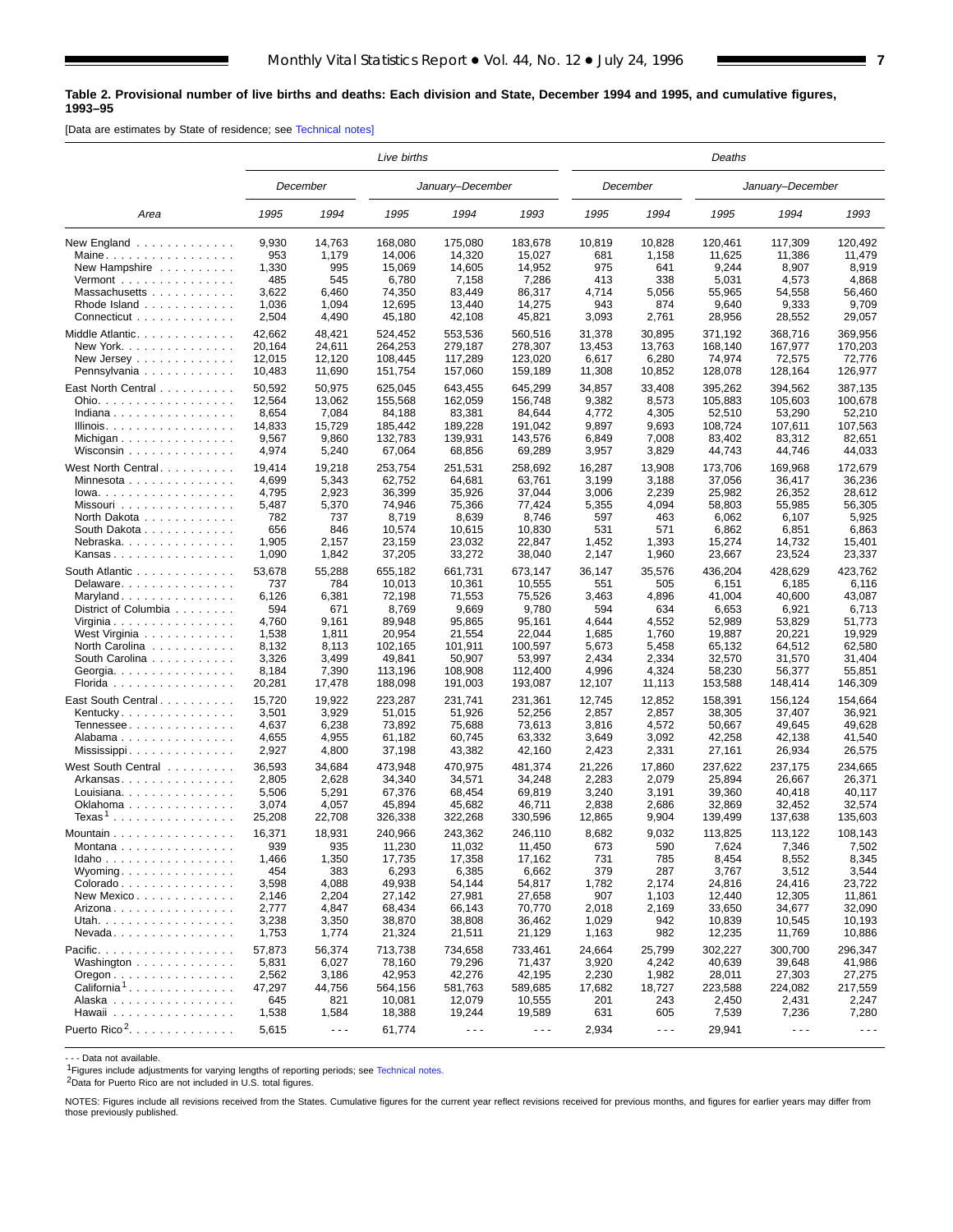#### **Table 3. Provisional number of marriages and divorces: Each division and State, December 1994 and 1995, and cumulative figures, 1993–95**

[By State of occurrence. Number of events reported; see [Technical notes.](#page-16-0) Divorces include reported annulments]

|                                                | Marriages<br>December<br>January-December |                      |         |                      |                      | Divorces             |                      |                      |                      |                      |
|------------------------------------------------|-------------------------------------------|----------------------|---------|----------------------|----------------------|----------------------|----------------------|----------------------|----------------------|----------------------|
|                                                |                                           |                      |         |                      |                      |                      | December             |                      | January-December     |                      |
| Area                                           | 1995                                      | 1994                 | 1995    | 1994                 | 1993                 | 1995                 | 1994                 | 1995                 | 1994                 | 1993                 |
| New England                                    | 6,048                                     | 6,445                | 99,453  | 105,080              | 93,919               | 3,442                | 3,613                | 39,828               | 39,646               | 42,645               |
| Maine                                          | 387                                       | 948                  | 10,757  | 10,872               | 10,899               | 592                  | 536                  | 5,467                | 5,433                | 5,282                |
| New Hampshire $\ldots$ ,                       | 665                                       | 575                  | 9,631   | 9,818                | 9,611                | 289                  | 409                  | 4,871                | 5,041                | 5,035                |
| Vermont $\dots\dots\dots\dots\dots\dots$       | 291                                       | 390                  | 6,051   | 5,831                | 6,027                | 220                  | 173                  | 2,786                | 2,316                | 2,766                |
| Massachusetts                                  | 2,496                                     | 2,976                | 43,593  | 49,695               | 37,468               | 1,407                | 1,595                | 13,453               | 14,530               | 16,002               |
| Rhode Island $\ldots$ ,                        | 480                                       | 349                  | 7,385   | 6,976                | 7,123                | 286                  | 270                  | 3,654                | 3,231                | 3,361                |
| Connecticut                                    | 1,729                                     | 1,207                | 22,036  | 21,888               | 22,791               | 648                  | 630                  | 9,597                | 9,095                | 10,199               |
| Middle Atlantic.                               | 21,094                                    | 15,611               | 276,090 | 277,903              | 281,547              | 9,253                | 12,794               | 119,731              | 123,134              | 121,352              |
| New York <sup>1</sup>                          | 12,490                                    | 7,572                | 147,405 | 149,615              | 151,477              | 3,967                | 6,892                | 55,999               | 59,195               | 56,729               |
| New Jersey $\dots$ , $\dots$ , $\dots$         | 3,300                                     | 3,452                | 52,882  | 52,776               | 53,391               | 1,879                | 2,014                | 24,293               | 23,899               | 24,784               |
| Pennsylvania                                   | 5,304                                     | 4,587                | 75,803  | 75,512               | 76,679               | 3,407                | 3,888                | 39,439               | 40,040               | 39,839               |
| East North Central                             | 20,779                                    | 23,624               | 331,032 | 342,917              | 337,935              | 212,220              | <sup>2</sup> 13,722  | <sup>2</sup> 144,898 | <sup>2</sup> 149,571 | <sup>2</sup> 151,515 |
| Ohio.                                          | 5,864                                     | 7,197                | 90,125  | 92,797               | 88,864               | 4,270                | 4,530                | 48,682               | 49,968               | 51,243               |
| Indiana                                        | 3,764                                     | 3,968                | 50,426  | 50,282               | 49,764               | $\sim$ $\sim$ $\sim$ | $\sim$ $\sim$ $\sim$ | $\sim$ $\sim$ $\sim$ | $\sim$ $\sim$ $\sim$ |                      |
| Illinois.                                      | 5,733                                     | 6,730                | 83,218  | 92,719               | 91,579               | 3,140                | 4,723                | 38,784               | 43,398               | 43,228               |
| Michigan                                       | 3,926                                     | 4,047                | 70,963  | 70,751               | 71,222               | 3,305                | 2,814                | 39,910               | 38,727               | 39,183               |
| Wisconsin                                      | 1,492                                     | 1,682                | 36,300  | 36,368               | 36,506               | 1,505                | 1,655                | 17,522               | 17,478               | 17,861               |
|                                                |                                           |                      |         |                      |                      |                      |                      |                      |                      |                      |
| West North Central                             | 8,528                                     | 8,773                | 145,821 | 144,968              | 146,416              | 6,255                | 6,486                | 75,256               | 77,334               | 77,825               |
|                                                | 1,600                                     | 1,668                | 32,782  | 32,510               | 31,444               | 1,520                | 1,685                | 15,828               | 16,217               | 16,848               |
| Iowa.                                          | 1,077                                     | 1,406                | 22,049  | 22,732               | 25,006               | 914                  | 744                  | 10,504               | 10,930               | 10,903               |
| Missouri                                       | 2,835                                     | 3,161                | 44,879  | 44,223               | 44,133               | 2,629                | 1,597                | 26,844               | 26,324               | 26,582               |
| North Dakota                                   | 272                                       | 260                  | 4,597   | 4,791                | 4,892                | 178                  | 212                  | 2,204                | 2,201                | 2,233                |
| South Dakota                                   | 417                                       | 400                  | 7,281   | 7,451                | 7,427                | 267                  | 270                  | 2,888                | 3,022                | 2,890                |
| Nebraska.                                      | 630<br>1,697                              | 737                  | 12,125  | 12,347<br>20,914     | 12,397               | 456<br>291           | 602<br>1,376         | 6,256                | 6,547                | 6,334<br>12,035      |
| Kansas                                         |                                           | 1,141                | 22,108  |                      | 21,117               |                      |                      | 10,732               | 12,093               |                      |
| South Atlantic                                 | 32,662                                    | 35,397               | 442,896 | 442,502              | 435,994              | 19,890               | 21,389               | 227,312              | 233,820              | 233,149              |
| Delaware                                       | 364                                       | 348                  | 5,355   | 5,066                | 5,015                | 283                  | 221                  | 3,671                | 3,385                | 3,120                |
| Maryland                                       | 3,509                                     | 3,668                | 42,808  | 43,385               | 42,323               | 1,922                | 1,883                | 15,025               | 17,439               | 16,968               |
| District of Columbia                           | 890                                       | 1,023                | 3,535   | 3,616                | 3,029                | 227                  | 198                  | 1,858                | 2,244                | 1,941                |
| Virginia                                       | 4,772                                     | 5,132                | 67,938  | 69,256               | 68,411               | 2,825                | 3,140                | 28,897               | 30,016               | 29,463               |
| West Virginia                                  | 676                                       | 1,134                | 11,205  | 10,946               | 13,056               | 1,094                | 885                  | 9,393                | 9,179                | 9,690                |
| North Carolina                                 | 4,456                                     | 4,852                | 61,644  | 51,934               | 47,099               | 2,770                | 2,593                | 36,978               | 36,292               | 34,927               |
| South Carolina                                 | 3,687                                     | 3,290                | 44,619  | 50,872               | 52,547               | 1,145                | 1,187                | 14,753               | 15,301               | 15,110               |
| Georgia.                                       | 3,800                                     | 5,342                | 61,451  | 62,879               | 61,577               | 3,366                | 2,776                | 37,209               | 37,001               | 38,349               |
| Florida                                        | 10,508                                    | 10,608               | 144,341 | 144,548              | 142,937              | 6,258                | 8,506                | 79,528               | 82,963               | 83,581               |
| East South Central                             | 16,351                                    | 17,961               | 193,445 | 189,891              | 181,726              | 6,753                | 7,461                | 94,997               | 97,706               | 95,346               |
| Kentucky                                       | 4,166                                     | 3,712                | 47,576  | 47,322               | 45,544               | 1,799                | 1,459                | 22,883               | 22,211               | 21,840               |
| Tennessee                                      | 6,378                                     | 8,828                | 82,335  | 80,030               | 73,052               | 1,857                | 2,718                | 33,081               | 34,167               | 33,199               |
| Alabama                                        | 3,689                                     | 3,661                | 42,006  | 40,179               | 39,476               | 1,838                | 1,608                | 25,957               | 26,116               | 27,047               |
| Mississippi                                    | 2,118                                     | 1,760                | 21,528  | 22,360               | 23,654               | 1,259                | 1,676                | 13,076               | 15,212               | 13,260               |
| West South Central                             | 23.084                                    | 24,412               | 294,534 | 299,488              | 288,756              | <sup>2</sup> 9,680   | 29,133               | <sup>2</sup> 136,243 | <sup>2</sup> 138,386 | <sup>2</sup> 138,168 |
| Arkansas                                       | 3,590                                     | 3,019                | 36,626  | 38,169               | 36,440               | 1,405                | 1,151                | 16,041               | 17,458               | 16,734               |
| Louisiana                                      | 3,708                                     | 2,851                | 40,840  | 41,750               | 36,179               | $\sim$ $\sim$ $\sim$ | $\sim$ $\sim$ $\sim$ | $\sim$ $\sim$ $\sim$ | $\sim$ $\sim$ $\sim$ |                      |
| Oklahoma                                       | 2,485                                     | 2,488                | 28,546  | 29,297               | 30,495               | 1,638                | 1,934                | 21,829               | 21,855               | 22,784               |
| Texas <sup>3</sup>                             | 13,301                                    | 16,054               | 188,522 | 190,272              | 185,642              | 6,637                | 6,048                | 98,373               | 99,073               | 98,650               |
| Mountain                                       | 20,698                                    | 20,793               | 272.039 | 270,841              | 254,803              | <sup>2</sup> 5,260   | 7,663                | <sup>2</sup> 74.305  | 88,761               | <sup>2</sup> 76,806  |
| Montana                                        | 353                                       | 382                  | 6,645   | 6,895                | 7,019                | 363                  | 367                  | 4,179                | 4,153                | 4,320                |
| Idaho                                          | 951                                       | 1,142                | 15,479  | 15,234               | 13,966               | 547                  | 573                  | 6,770                | 7,075                | 6,928                |
| Wyoming                                        | 548                                       | 372                  | 5,153   | 4,825                | 4,603                | 244                  | 262                  | 3,197                | 3,071                | 3,065                |
| Colorado                                       | 2,361                                     | 2,354                | 34,295  | 34,367               | 34,036               | $\sim$ $\sim$ $\sim$ | 1,471                | ---                  | 18,795               | 19,138               |
| New Mexico <sup>4,5</sup>                      | 1,168                                     | 838                  | 15,094  | 12,159               | 12,618               | 781                  | 835                  | 11,279               | 9,882                | 9,944                |
| Arizona <sup>1</sup>                           | 3,286                                     | 3,370                | 38,949  | 36,711               | 38,789               | 2,215                | 2,365                | 27,633               | 23,725               | 24,523               |
| Utah.                                          | 1,244                                     | 1,423                | 21,639  | 20,325               | 20,588               | 660                  | 601                  | 8,892                | 8,999                | 8,888                |
| $N$ evada                                      | 10,787                                    | 10,912               | 134,785 | 140,325              | 123,184              | 450                  | 1,189                | 12,355               | 13,061               |                      |
| Pacific.                                       | 24,595                                    | 22,517               | 291,548 | 295,057              | 294,621              | 23,906               | 24,731               | 253,152              | <sup>2</sup> 54,616  | 251,454              |
| Washington                                     | 2,586                                     | 4,772                | 42,030  | 43,557               | 43,393               | 1,793                | 2,300                | 29,677               | 29,976               | 27,415               |
| $O$ regon $\ldots \ldots \ldots \ldots \ldots$ | 1,460                                     | 1,675                | 25,688  | 25,186               | 24,322               | 1,269                | 1,463                | 14,982               | 16,307               | 15,970               |
| California                                     | 18,703                                    | 14,197               | 199,609 | 202,827              | 203,897              | $\sim$ $\sim$ $\sim$ | $\sim$ $\sim$ $\sim$ | $\sim$ $\sim$ $\sim$ | $\sim$ $\sim$ $\sim$ | $\sim$ $\sim$ $\sim$ |
| Alaska                                         | 373                                       | 505                  | 5,461   | 5,560                | 5,515                | 252                  | 303                  | 2,999                | 3,354                | 3,193                |
| Hawaii                                         | 1,473                                     | 1,368                | 18,760  | 17,927               | 17,494               | 592                  | 665                  | 5,494                | 4,979                | 4,876                |
|                                                |                                           |                      |         |                      |                      |                      |                      |                      |                      |                      |
| Puerto Rico <sup>5</sup> .                     | 4,276                                     | $\sim$ $\sim$ $\sim$ | 32,392  | $\sim$ $\sim$ $\sim$ | $\sim$ $\sim$ $\sim$ | $\sim$ $\sim$ $\sim$ | $\sim$ $\sim$ $\sim$ | $  -$                | $\sim$ $\sim$ $\sim$ | $\sim$ $\sim$ $\sim$ |

- - - Data not available.

2Excludes figures for State(s) shown below as not available.

<sup>3</sup>Figures include adjustments for varying lengths of reporting periods; see [Technical notes](#page-16-0).<br><sup>4</sup>Figures for marriages are marriage licenses issued.

5Figures for divorces include estimates for some counties.

6Data for Puerto Rico are not included in U.S. total figures.

NOTES: Figures include all revisions received from the States. Cumulative figures for the current year reflect revisions received for previous months, and figures for earlier years may differ from those previously published.

<sup>1</sup>Figures for marriages are marriage licenses issued for some counties.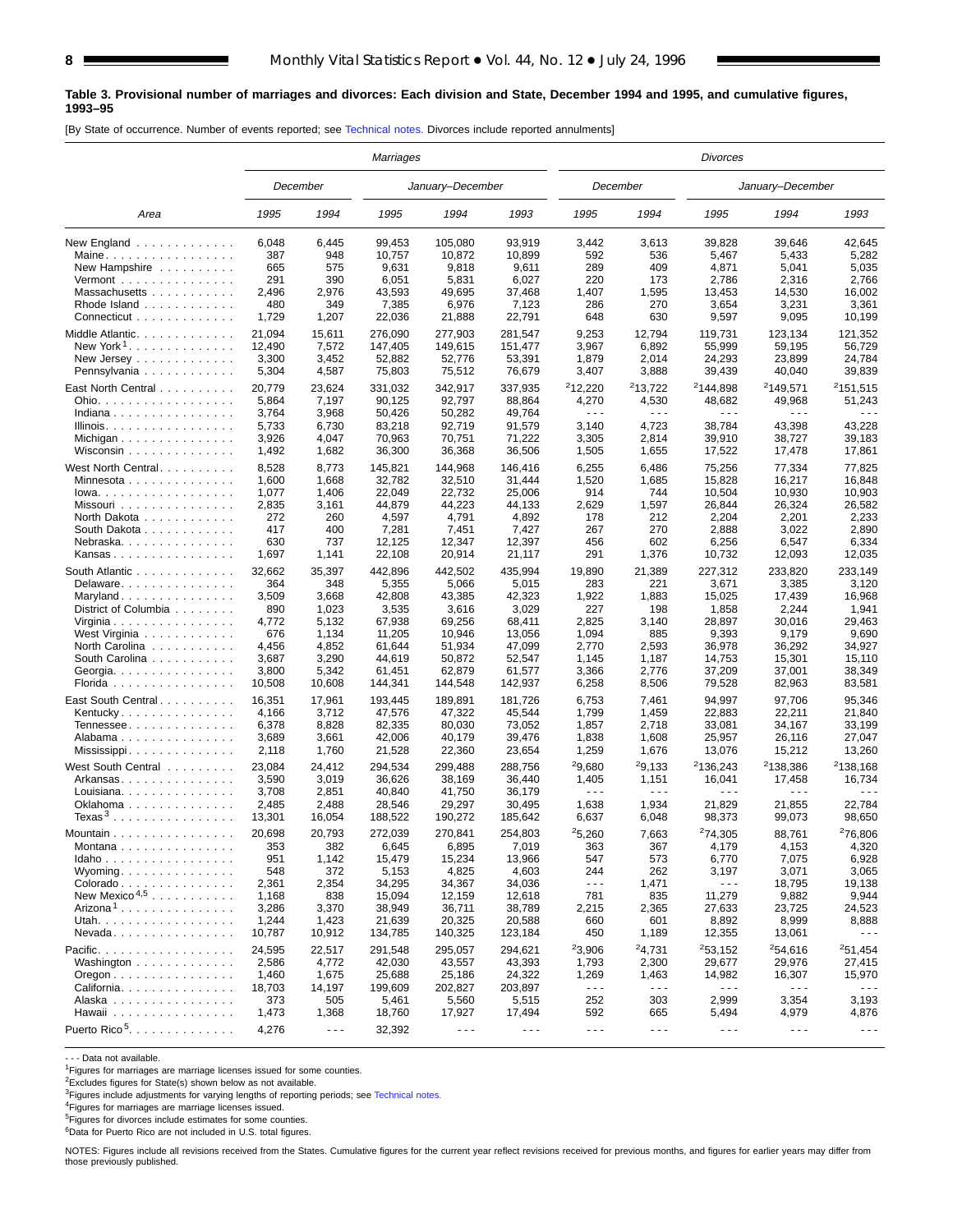#### <span id="page-8-0"></span>**Table 4. Provisional number of deaths under 1 year and infant mortality rates: Each division and State, 12 months ending with December 1994 and 1995**

[Data are estimates by State of residence; see [Technical notes.](#page-16-0) Infant mortality rates are deaths under 1 year per 1,000 live births in specified area]

|                         |                      |                      | 12 months ending with December |            |
|-------------------------|----------------------|----------------------|--------------------------------|------------|
|                         | 1995                 |                      | 1994                           |            |
| Area                    | Number               | Rate                 | Number                         | Rate       |
|                         | 952                  | 5.7                  | 1,005                          | 5.7        |
|                         | 75                   | 5.4                  | 90                             | 6.3        |
| New Hampshire           | 73                   | 4.8                  | 96                             | 6.6        |
|                         | 39                   | 5.8                  | 48                             | 6.7        |
|                         | 407                  | 5.5                  | 473                            | 5.7        |
|                         | 87                   | 6.9                  | 81                             | 6.0        |
|                         | 271                  | 6.0                  | 217                            | 5.2        |
| Middle Atlantic         | 4,006                | 7.6                  | 4,335                          | 7.8        |
|                         | 2,067                | 7.8                  | 2,214                          | 7.9        |
|                         | 790                  | 7.3                  | 923                            | 7.9        |
|                         | 1,149                | 7.6                  | 1,198                          | 7.6        |
|                         | 5,355                | 8.6                  | 5,705                          | 8.9        |
|                         | 1,310                | 8.4                  | 1,435                          | 8.9        |
|                         | 756                  | 9.0                  | 793                            | 9.5        |
|                         | 1,662                | 9.0                  | 1,725                          | 9.1        |
|                         | 1,129                | 8.5                  | 1,200                          | 8.6        |
|                         | 498                  | 7.4                  | 552                            | 8.0        |
| West North Central      | 1,845                | 7.3                  | 1,948                          | 7.7        |
|                         | 401                  | 6.4                  | 435                            | 6.7        |
|                         | 240                  | 6.6                  | 253                            | 7.0        |
|                         | 591                  | 7.9                  | 607                            | 8.1        |
|                         | 49                   | 5.6                  | 54                             | 6.3        |
|                         | 98                   | 9.3                  | 125                            | 11.8       |
|                         | 178                  | 7.7                  | 181                            | 7.9        |
|                         | 288                  | 7.7                  | 293                            | 8.8        |
|                         | 5,625                | 8.6                  | 5,899                          | 8.9        |
| Delaware                | 72                   | 7.2                  | 73                             | 7.0        |
|                         | 629                  | 8.7                  | 638                            | 8.9        |
|                         | <sup>1</sup> 159     | .                    | 194                            | 20.1       |
|                         | 688                  | 7.6                  | 766                            | 8.0        |
|                         | 151                  | 7.2                  | 146                            | 6.8        |
|                         | 952                  | 9.3                  | 1,019                          | 10.0       |
|                         | 448                  | 9.0                  | 453                            | 8.9        |
|                         | 1,110                | 9.8                  | 1,057                          | 9.7        |
|                         | 1,416                | 7.5                  | 1,553                          | 8.1        |
|                         | 2,136                | 9.6                  | 2,109                          | 9.1        |
|                         | 409                  | 8.0                  | 401                            | 7.7        |
|                         | 709                  | 9.6                  | 668                            | 8.8        |
|                         | 624                  | 10.2                 | 601                            | 9.9        |
|                         | 394                  | 10.6                 | 439                            | 10.1       |
| West South Central      | 3,501                | 7.4                  | 3,672                          | 7.8        |
|                         | 298                  | 8.7                  | 276                            | 8.0        |
|                         | 645                  | 9.6                  | 652                            | 9.5        |
|                         | 408                  | 8.9                  | 430                            | 9.4        |
|                         | 2,150                | 6.6                  | 2,314                          | 7.2        |
|                         | 1,637                | 6.8                  | 1,811                          | 7.4        |
|                         | 84                   | 7.5                  | 91                             | 8.2        |
|                         | 114                  | 6.4                  | 127                            | 7.3        |
|                         | 56                   | 8.9                  | 51                             | 8.0        |
|                         | 356                  | 7.1                  | 358                            | 6.6        |
|                         | 191                  | 7.0                  | 250                            | 8.9        |
|                         | 509                  | 7.4                  | 567                            | 8.6        |
|                         | 200                  | 5.1                  | 233                            | 6.0        |
|                         | 127                  | 6.0                  | 134                            | 6.2        |
|                         | 4,249                | 6.0                  | 4,807                          | 6.5        |
|                         | 367                  | 4.7                  | 432                            | 5.4        |
|                         | 263                  | 6.1                  | 294                            | 7.0        |
| California <sup>2</sup> | 3,441                | 6.1                  | 3,884                          | 6.7        |
|                         | 68<br>110            | 6.7<br>6.0           | 71<br>126                      | 5.9<br>6.5 |
|                         |                      |                      |                                |            |
|                         | $\sim$ $\sim$ $\sim$ | $\sim$ $\sim$ $\sim$ | $\sim$ $\sim$ $\sim$           | $- - -$    |

- - - Data not available.

 $1$ Infant deaths are underreported.

2Figures include adjustments for varying lengths of reporting periods; see [Technical notes](#page-16-0).

3Data for Puerto Rico are not included in U.S. total figures.

NOTES: Figures include all revisions received from the States. Figures for the current year reflect revisions received for previous months, and figures for earlier years may differ from those previously published.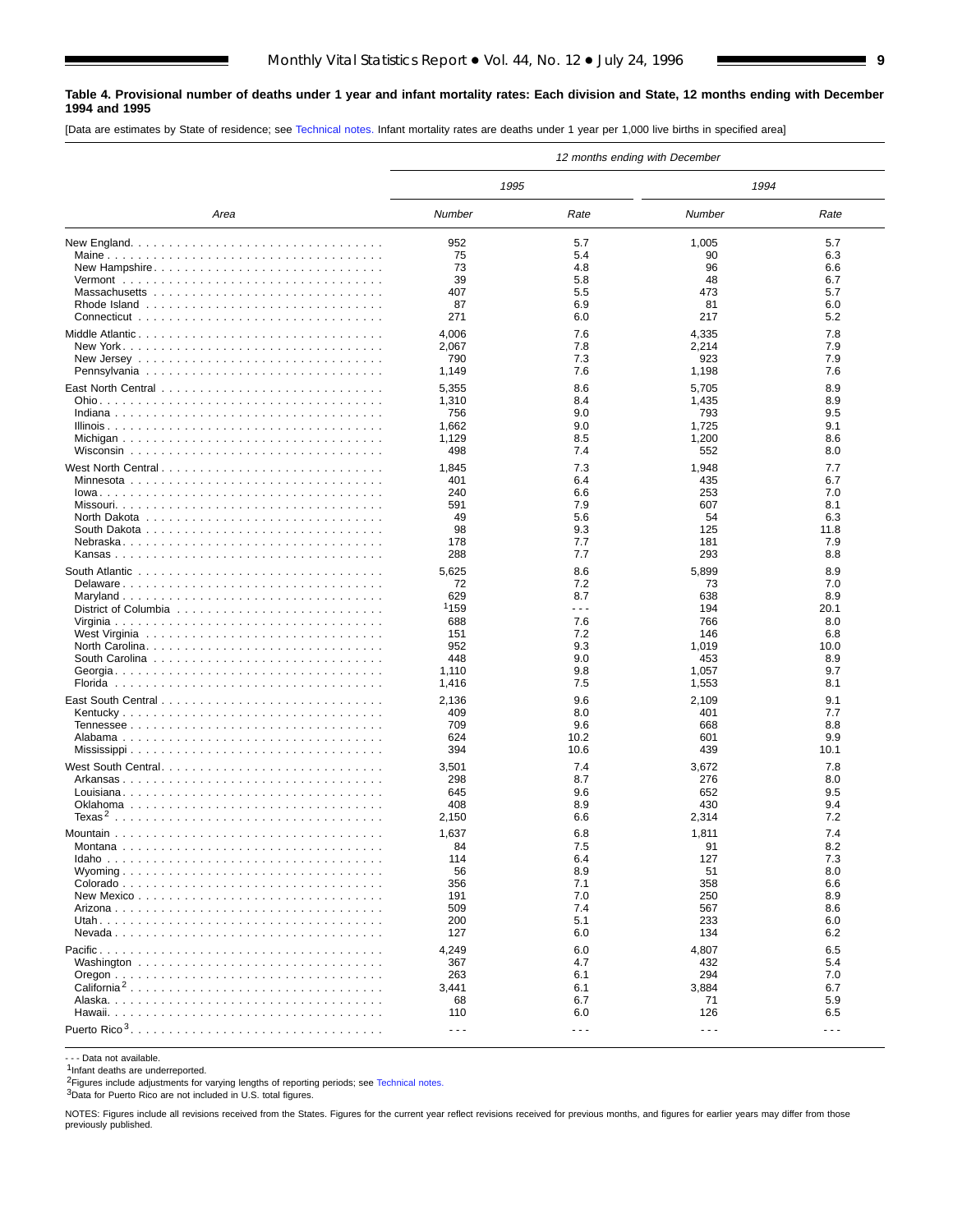#### <span id="page-9-0"></span>**Table 5. Provisional number of deaths and death rates, by age, race, and sex, and age-adjusted death rates by race and sex: United States, November 1994 and 1995, cumulative figures 1994 and 1995, and 12 months ending with November 1994 and 1995—Con.**

[Data are provisional, estimated from a 10-percent sample of deaths. Age-specific rates on an annual basis per 100,000 population in specified group; age-adjusted rates per<br>100,000 U.S. standard million population; see Tec

|                                                                       |               |               | November      |                     | January-November<br>1995      |                    |                      |                    | 12 months ending with November |                            |                 |                    |
|-----------------------------------------------------------------------|---------------|---------------|---------------|---------------------|-------------------------------|--------------------|----------------------|--------------------|--------------------------------|----------------------------|-----------------|--------------------|
|                                                                       |               | 1995          |               | 1994                |                               |                    | 1994                 |                    | 1995                           |                            | 1994            |                    |
| Age, race, and sex                                                    | Number        | Rate          | Number        | Rate                | Number                        | Rate               | Number               | Rate               | Number                         | Rate                       | Number          | Rate               |
| All races, both sexes <sup>1</sup>                                    |               |               |               |                     |                               |                    |                      |                    |                                |                            |                 |                    |
| All ages<br>$\mathcal{A}$ , and a set of the set of the $\mathcal{A}$ | 188,000       | 866.7         | 182,000       | 845.3               | 2,112,000                     | 879.0              | 2,096,000            | 879.5              | 2,302,000                      | 876.6                      | 2,298,000       | 882.4              |
|                                                                       |               |               |               |                     |                               | 2763.6             |                      |                    |                                |                            |                 | 2805.8             |
| Under 1 year. $\ldots$                                                | 3,680         |               |               |                     | 26,900                        |                    | 28,900               | 2803.9             | 29,400                         | <sup>2</sup> 762.9<br>43.1 | 31,700          |                    |
| $1-4$ years $\ldots$ $\ldots$ $\ldots$                                |               | 77.5          | 3,570         | 75.5                | 6,250<br>7,430                | 43.3<br>21.3       | 6,640<br>7,770       | 45.7<br>22.6       | 6,790<br>8,210                 | 21.6                       | 7,140<br>8,530  | 44.9<br>22.7       |
| $5 - 14$ years.<br>15-24 years                                        | 2,910         | 98.5          | 3,010         | 101.9               | 31,890                        | 97.0               | 32,760               | 99.5               | 35,030                         | 97.5                       | 35,480          | 98.6               |
| 25-34 years                                                           | 4,790         | 143.3         | 4,940         | 146.0               | 53,800                        | 143.8              | 53,600               | 141.4              | 58,680                         | 143.5                      | 59,150          | 142.7              |
| 35-44 years                                                           | 8,530         | 242.6         | 8,160         | 236.6               | 93,910                        | 241.8              | 92,640               | 243.1              | 101,710                        | 239.6                      | 101,150         | 242.8              |
| 45-54 years                                                           | 11,550        | 444.7         | 11,140        | 446.9               | 131,540                       | 463.5              | 124,260              | 455.4              | 143,050                        | 461.8                      | 136,150         | 457.0              |
| 55-64 years                                                           | 18,980        | 1,089.5       | 19,110        | 1,104.6             | 214,860                       | 1,111.6            | 220,610              | 1,147.0            | 234,040                        | 1,108.1                    | 241,490         | 1,148.9            |
| 65–74 years                                                           | 37,660        | 2,442.5       | 37,240        | 2,418.1             | 438,970                       | 2,558.2            | 445,300              | 2,599.1            | 478,230                        | 2,550.3                    | 488,410         | 2,608.2            |
| 75–84 years                                                           | 53,220        | 5,758.2       | 51,830        | 5,732.2             | 596,380                       | 5,857.7            | 589,920              | 5,882.1            | 651,270                        | 5,855.2                    | 647,220         | 5,898.8            |
| 85 years and over.                                                    | 45,880        | 15,210.0      | 42,680        | 14,574.0            | 508,540                       | 15,350.5           | 493,490              | 15,529.5           | 553,730                        | 15,292.2                   | 541,430         | 15,625.7           |
| Not stated                                                            | 70            | $\ldots$      | 110           | $\sim$ $\sim$       | 950                           | .                  | 620                  | $\sim$             | 990                            | $\sim 100$                 | 680             | $\ldots$           |
|                                                                       |               |               |               |                     |                               |                    |                      |                    |                                |                            |                 |                    |
| Age-adjusted rate $3 \ldots$ .<br>All races, male <sup>1</sup>        | $\sim 100$    | 493.1         | $\sim$ $\sim$ | 490.8               | $\sim$ $\sim$ $\sim$          | 504.3              | $\sim$ .             | 510.4              | $\sim$ $\sim$                  | 503.0                      | $\sim$ $\sim$   | 511.7              |
|                                                                       | 95,360        | 901.0         | 91,110        | 869.1               | 1,073,400                     | 914.9              | 1,071,070            | 920.7              | 1,168,910                      | 911.8                      | 1,174,670       | 923.7              |
| All ages.                                                             |               |               |               |                     | 14,790                        | 2821.5             | 16,240               | 2883.8             | 16,270                         | 2825.5                     |                 | 2887.6             |
| Under 1 year.                                                         | 1,990         |               |               |                     |                               | 48.6               |                      |                    |                                | 48.1                       | 17,850          |                    |
| $1-4$ years                                                           |               | 81.8          | 1,890         | 78.1                | 3,570<br>4,550                | 25.5               | 3,930                | 52.9               | 3,880<br>4,990                 |                            | 4,210           | 51.8<br>26.1       |
| $5-14$ years. $\ldots$<br>15-24 years                                 | 2,350         | 155.8         | 2,370         | 157.1               | 24,440                        | 145.7              | 4,600<br>25,210      | 26.2<br>149.9      | 26,870                         | 25.6<br>146.5              | 5,020<br>27,260 | 148.3              |
| 25-34 years                                                           | 3,400         | 203.6         | 3,590         | 212.2               | 39,120                        | 209.2              | 39,060               | 206.1              | 42,730                         | 209.1                      | 43,280          | 208.8              |
| $35-44$ years $\ldots$                                                | 5,950         | 341.1         | 5,600         | 327.5               | 65,000                        | 337.3              | 64,650               | 342.0              | 70,350                         | 334.1                      | 70,660          | 341.9              |
| 45–54 years                                                           | 7,290         | 574.5         | 7,060         | 579.8               | 83,110                        | 599.3              | 78,320               | 587.2              | 90,300                         | 596.7                      | 85,850          | 589.5              |
| 55-64 years                                                           | 11,490        | 1,387.0       | 11,550        | 1,405.4             | 128,870                       | 1,403.0            | 135,100              | 1,478.7            | 140,300                        | 1,398.0                    | 147,640         | 1,478.3            |
| 65-74 years                                                           | 21,810        | 3,178.3       | 20,850        | 3,052.6             | 251,170                       | 3,294.5            | 255,260              | 3,365.9            | 273,070                        | 3,277.8                    | 279,640         | 3,374.0            |
| 75-84 years                                                           | 25,910        | 7,189.0       | 24,290        | 6,958.5             | 292,430                       | 7,406.6            | 287,670              | 7,466.3            | 319,050                        | 7,399.1                    | 316,260         | 7,505.0            |
| 85 years and over.                                                    | 15,110        | 17,848.4      | 13,840        | 16,957.4            | 165,720                       | 17,893.6           | 160,620              | 17,945.5           | 180,470                        | 17,833.0                   | 176,590         | 18,056.2           |
| Not stated                                                            | 60            | $\sim$ $\sim$ | 70            | $\ldots$            | 620                           | $\sim$ .           | 400                  | $\sim$ .           | 640                            | $\sim$ $\sim$              | 420             | $\sim$ $\sim$      |
| Age-adjusted rate $3 \ldots$ .                                        | $\ldots$      | 635.1         | $\sim$ $\sim$ | 623.1               | $\sim 100$                    | 648.0              | $\sim$ .             | 659.5              | $\sim$ $\sim$                  | 645.9                      | $\cdots$        | 661.2              |
| All races, female <sup>1</sup>                                        |               |               |               |                     |                               |                    |                      |                    |                                |                            |                 |                    |
| All ages.                                                             | 91,910        | 829.0         | 90,670        | 824.9               | 1,037,960                     | 844.2              | 1,025,410            | 841.0              | 1,132,160                      | 842.6                      | 1,123,870       | 843.4              |
| Under 1 year.                                                         |               |               |               |                     | 12,030                        | <sup>2</sup> 700.5 | 12,620               | <sup>2</sup> 718.1 | 13,070                         | 2695.2                     | 13,840          | <sup>2</sup> 719.0 |
| $1-4$ years $\ldots$ $\ldots$ $\ldots$ .                              | 1,680         | 72.5          | 1,680         | 72.8                | 2,680                         | 38.0               | 2,710                | 38.3               | 2,910                          | 37.8                       | 2,930           | 37.7               |
| $5-14$ years. $\ldots$                                                |               |               |               |                     | 2,890                         | 17.1               | 3,170                | 19.0               | 3,230                          | 17.4                       | 3,520           | 19.2               |
| 15–24 years $\ldots$                                                  | 560           | 38.7          | 630           | 43.6                | 7,450                         | 46.3               | 7,550                | 46.8               | 8,160                          | 46.4                       | 8,220           | 46.7               |
| 25-34 years                                                           | 1,390         | 83.1          | 1,350         | 79.8                | 14,680                        | 78.5               | 14,540               | 76.7               | 15,950                         | 78.0                       | 15,870          | 76.6               |
| 35-44 years                                                           | 2,580         | 145.6         | 2,560         | 147.2               | 28,910                        | 147.7              | 27,990               | 145.7              | 31,360                         | 146.5                      | 30,490          | 145.2              |
| 45-54 years                                                           | 4,260         | 320.7         | 4,080         | 319.9               | 48,430                        | 333.6              | 45,950               | 329.4              | 52,750                         | 332.9                      | 50,300          | 330.2              |
| 55-64 years                                                           | 7,500         | 821.0         | 7,570         | 833.5               | 85,990                        | 847.9              | 85,500               | 846.9              | 93,740                         | 845.7                      | 93,850          | 850.7              |
| 65-74 years                                                           | 15,850        | 1,852.6       | 16,380        | 1,911.5             | 187,790                       | 1,969.5            | 190,040              | 1,990.3            | 205,160                        | 1,968.9                    | 208,780         | 2,000.4            |
| 75–84 years                                                           | 27,310        | 4,842.9       | 27,540        | 4,961.1<br>13,658.5 | 303,950                       | 4,876.5            | 302,260              | 4,894.2            | 332,230<br>373,260             | 4,878.6<br>14,312.1        | 330,970         | 4,897.5            |
| 85 years and over.<br>Not stated                                      | 30,770<br>10  | 14,180.6      | 28,840<br>40  |                     | 342,820<br>330                | 14,361.8           | 332,860<br>220       | 14,578.3           | 350                            |                            | 364,840<br>260  | 14,669.9           |
| .<br>Age-adjusted rate $3 \ldots$ .                                   | $\sim$ $\sim$ | 374.4         | $\sim$ $\sim$ | 379.3               | $\sim$                        | 384.7              | $\sim$ $\sim$ $\sim$ | 386.2              | $\sim$ $\sim$                  | 384.1                      | $\sim$ $\sim$   | 387.3              |
| White                                                                 |               |               |               |                     |                               |                    |                      |                    |                                |                            |                 |                    |
| All ages                                                              | 160,190       | 891.3         | 156,660       | 877.9               | 1,812,900                     | 909.0              | 1,801,830            | 910.0              | 1,976,420                      | 906.9                      | 1,976,250       | 913.3              |
| Under 1 year. $\ldots$                                                |               |               |               |                     | 17,760                        | 2646.0             | 18,680               | 2662.6             | 19,420                         | 2643.9                     | 20,520          | 2665.8             |
| $1-4$ years                                                           | 2,490         | 66.2          | 2,310         | 61.6                | 4,300                         | 37.8               | 4,430                | 38.4               | 4,630                          | 37.2                       | 4,790           | 38.1               |
| $5 - 14$ years.                                                       |               |               |               |                     | 5,460                         | 19.7               |                      | 20.2               | 5,970                          | 19.7                       | 6,070           | 20.3               |
| 15–24 years                                                           | 2,140         | 90.8          | 1,900         | 80.4                | 22,620                        | 86.2               | 5,510<br>23,150      | 88.0               | 24,690                         | 86.1                       | 25,010          | 87.0               |
| 25-34 years                                                           | 3,040         | 111.5         | 3,580         | 129.2               | 37,640                        | 123.0              | 37,760               | 121.7              | 41,220                         | 123.4                      | 41,790          | 123.2              |
| 35-44 years                                                           | 5,950         | 203.2         | 5,890         | 204.9               | 66,600                        | 205.8              | 65,820               | 207.2              | 72,220                         | 204.2                      | 71,940          | 207.2              |
| 45-54 years                                                           | 8,730         | 393.3         | 8,590         | 402.3               | 100,900                       | 415.6              | 95,540               | 408.7              | 109,720                        | 414.1                      | 104,540         | 409.5              |
| 55-64 years                                                           | 15,440        | 1,026.2       | 15,770        | 1,053.1             | 174,220                       | 1,042.7            | 180,260              | 1,082.0            | 189,840                        | 1,039.9                    | 197,350         | 1,084.0            |
| 65-74 years                                                           | 32,730        | 2,394.5       | 32,250        | 2,357.6             | 378,800                       | 2,488.0            | 385,130              | 2,530.0            | 412,960                        | 2,482.2                    | 422,370         | 2,539.0            |
| 75-84 years                                                           | 47,840        | 5,708.1       | 46,960        | 5,726.6             | 536,200                       | 5,808.1            | 530,780              | 5,840.2            | 585,820                        | 5,808.2                    | 582,670         | 5,861.3            |
| 85 years and over.                                                    | 41,750        | 15,203.8      | 39,310        | 14,729.6            | 467,650                       | 15,510.4           | 454,370              | 15,665.3           | 509,140                        | 15,456.6                   | 498,750         | 15,758.3           |
| Not stated                                                            | 70            | $\sim$ $\sim$ | 90            | $\sim$ .            | 750                           | $\ldots$           | 410                  | $\sim$ .           | 770                            | $\sim$ $\sim$              | 450             | $\sim$ $\sim$      |
|                                                                       |               |               |               |                     |                               |                    |                      |                    |                                |                            |                 |                    |
| Age-adjusted rate $3 \ldots$ .                                        | $\sim$ $\sim$ | 464.3         | $\sim$ $\sim$ | 464.7               | $\epsilon \rightarrow \infty$ | 476.6              | $\ldots$             | 482.6              | $\sim$ $\sim$                  | 475.5                      | $\sim$ $\sim$   | 484.1              |

See footnotes at end of table.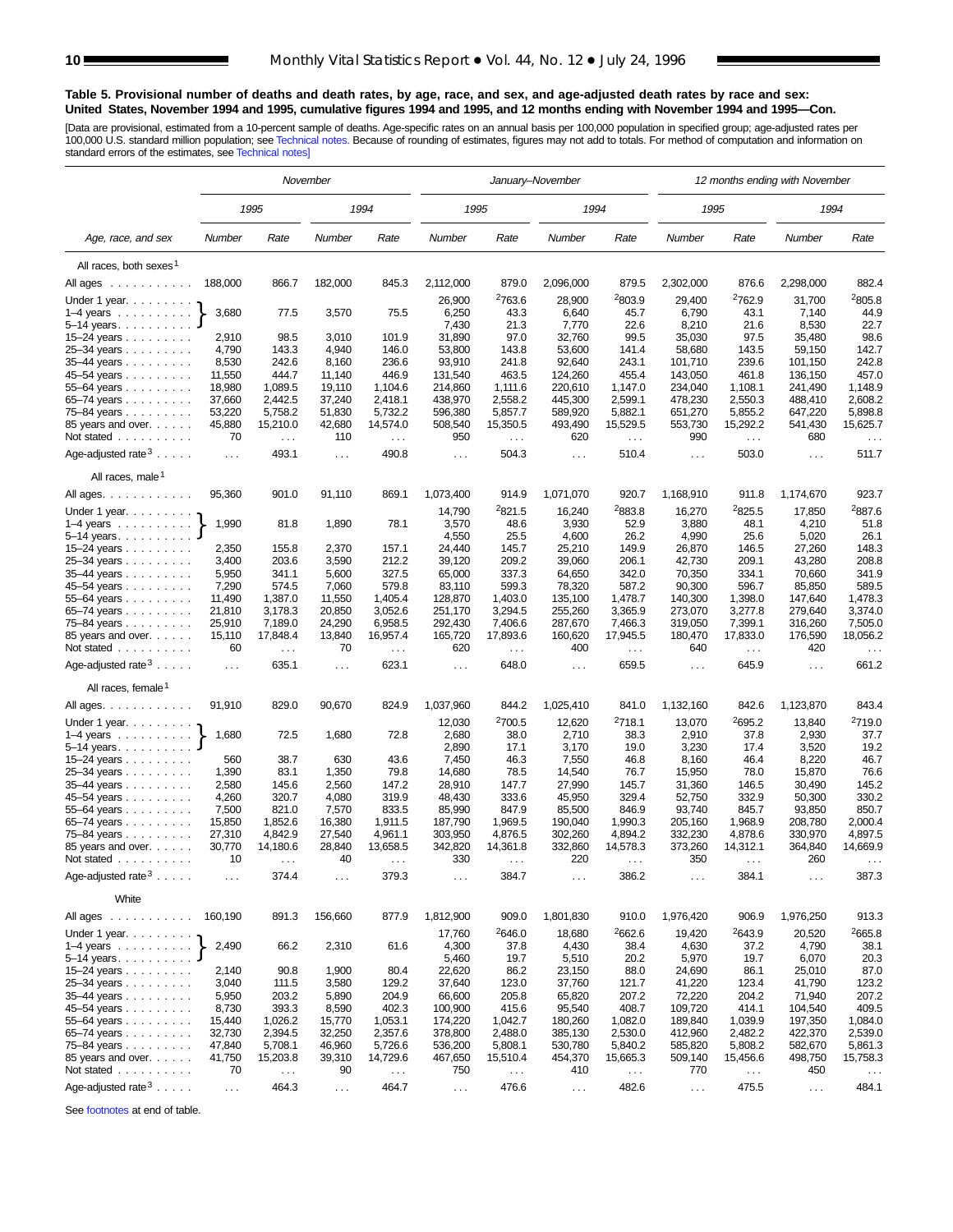#### **Table 5. Provisional number of deaths and death rates, by age, race, and sex, and age-adjusted death rates by race and sex: United States, November 1994 and 1995, cumulative figures 1994 and 1995, and 12 months ending with November 1994 and 1995—Con.**

[Data are provisional, estimated from a 10-percent sample of deaths. Age-specific rates on an annual basis per 100,000 population in specified group; age-adjusted rates per<br>100,000 U.S. standard million population; see Tec

|                                                                                                                             |                                      |                           | November                   |                      | January-November<br>1995 |                           |                  |                      |                  |                      | 12 months ending with November |                      |
|-----------------------------------------------------------------------------------------------------------------------------|--------------------------------------|---------------------------|----------------------------|----------------------|--------------------------|---------------------------|------------------|----------------------|------------------|----------------------|--------------------------------|----------------------|
|                                                                                                                             |                                      | 1995                      |                            | 1994                 |                          |                           |                  | 1994                 |                  | 1995                 |                                | 1994                 |
| Age, race, and sex                                                                                                          | Number                               | Rate                      | Number                     | Rate                 | Number                   | Rate                      | Number           | Rate                 | Number           | Rate                 | Number                         | Rate                 |
| White male                                                                                                                  |                                      |                           |                            |                      |                          |                           |                  |                      |                  |                      |                                |                      |
| All ages.                                                                                                                   | 80,190                               | 909.2                     | 77,380                     | 884.3                | 911,580                  | 931.8                     | 909,410          | 936.6                | 992,930          | 928.8                | 997,870                        | 940.3                |
|                                                                                                                             |                                      |                           |                            |                      | 9,940                    | <sup>2</sup> 704.4        | 10,350           | <sup>2</sup> 717.7   | 10,930           | <sup>2</sup> 706.5   | 11,410                         | 2723.1               |
| Under 1 year.<br>$1-4$ years $\ldots$ $\ldots$ $\ldots$ .                                                                   | 1,330                                | 68.9                      | 1,200                      | 62.4                 | 2,600                    | 44.5                      | 2,630            | 44.7                 | 2,800            | 43.9                 | 2,860                          | 44.4                 |
| 5-14 years.                                                                                                                 |                                      |                           |                            |                      | 3,330                    | 23.4                      | 3,230            | 22.9                 | 3,610            | 23.3                 | 3,550                          | 23.2                 |
| $15 - 24$ years                                                                                                             | 1,680                                | 139.0                     | 1,450                      | 119.7                | 17,090                   | 126.9                     | 17,510           | 129.6                | 18,700           | 127.1                | 18,880                         | 128.0                |
| 25-34 years                                                                                                                 | 2,190                                | 159.1                     | 2,650                      | 189.4                | 27,920                   | 180.9                     | 28,020           | 178.7                | 30,540           | 181.0                | 31,060                         | 181.2                |
| 35-44 years                                                                                                                 | 4,150                                | 282.6                     | 4,100                      | 284.5                | 46,710                   | 288.0                     | 46,560           | 292.1                | 50,620           | 285.5                | 50,960                         | 292.7                |
| 45-54 years                                                                                                                 | 5,560                                | 507.2                     | 5,430                      | 515.2                | 64,240                   | 536.1                     | 60,690           | 525.9                | 69,810           | 533.6                | 66,470                         | 527.3                |
| 55-64 years                                                                                                                 | 9,450                                | 1.306.1                   | 9,660                      | 1,342.9              | 105,940                  | 1,319.2                   | 111,560          | 1,394.0              | 115,350          | 1,314.8              | 121,850                        | 1,393.4              |
| 65-74 years                                                                                                                 | 18,790                               | 3,066.1                   | 18,320                     | 2,998.3              | 218,210                  | 3,202.6                   | 222,320          | 3,277.1              | 237,440          | 3,188.8              | 243,490                        | 3,285.1              |
| 75-84 years                                                                                                                 | 23,440                               | 7,147.5                   | 21,920                     | 6,903.8              | 264,420                  | 7,360.9                   | 259,570          | 7,414.8              | 288,590          | 7,354.5              | 285,620                        | 7,461.3              |
| 85 years and over.                                                                                                          | 13,540                               | 17,694.6                  | 12,590                     | 17,057.7             | 150,660                  | 18,023.7                  | 146,700          | 18,130.7             | 164,000          | 17,962.8             | 161,440                        | 18,241.8             |
| Not stated                                                                                                                  | 60                                   | $\sim$ $\sim$             | 60                         | $\sim$ $\sim$        | 520                      | $\sim$ $\sim$             | 270              | $\sim$               | 540              | $\sim$               | 290                            | $\cdots$             |
| Age-adjusted rate $3 \ldots$ .                                                                                              | $\ldots$ .                           | 592.8                     | $\sim$ $\sim$ $\sim$       | 587.2                | $\cdots$                 | 611.6                     | $\sim$ .         | 622.1                | $\sim$ $\sim$    | 609.7                | $\sim$ $\sim$ $\sim$           | 624.0                |
| White female                                                                                                                |                                      |                           |                            |                      |                          |                           |                  |                      |                  |                      |                                |                      |
| All ages.                                                                                                                   | 80,000                               | 873.9                     | 79,270                     | 871.7                | 901,310                  | 887.1                     | 892,420          | 884.5                | 983,490          | 885.7                | 978,380                        | 887.3                |
| Under 1 year.                                                                                                               |                                      |                           |                            |                      | 7,820                    | <sup>2</sup> 582.9        | 8,330            | 2606.3               | 8,490            | 2577.9               | 9,110                          | 2605.7               |
| $1-4$ years $\ldots \ldots \ldots$                                                                                          | 1,160                                | 63.4                      | 1,110                      | 60.8                 | 1,700                    | 30.6                      | 1,790            | 31.8                 | 1,830            | 30.2                 | 1,930                          | 31.5                 |
| $5 - 14$ years                                                                                                              |                                      |                           |                            |                      | 2,130                    | 15.7                      | 2,280            | 17.1                 | 2,370            | 16.1                 | 2,520                          | 17.3                 |
| 15-24 years                                                                                                                 | 460                                  | 40.1                      | 450                        | 39.1                 | 5,530                    | 43.2                      | 5,640            | 44.0                 | 5,980            | 42.8                 | 6,130                          | 43.8                 |
| 25-34 years                                                                                                                 | 850                                  | 63.0                      | 930<br>1,790               | 67.8                 | 9,720                    | 64.2                      | 9,750            | 63.5                 | 10,680           | 64.6                 | 10,720                         | 63.9                 |
| 35-44 years                                                                                                                 | 1,810<br>3,170                       | 124.0<br>282.2            | 3,160                      | 124.8<br>292.2       | 19,890<br>36,650         | 123.3<br>298.4            | 19,260<br>34,860 | 121.6<br>294.4       | 21,600<br>39,910 | 122.5<br>297.5       | 20,980<br>38,080               | 121.2<br>294.6       |
| 45-54 years<br>55-64 years                                                                                                  | 5,990                                | 766.9                     | 6,110                      | 785.2                | 68,290                   | 786.8                     | 68,700           | 793.7                | 74,490           | 785.5                | 75,500                         | 798.1                |
| 65-74 years                                                                                                                 | 13,930                               | 1,847.4                   | 13,930                     | 1,840.4              | 160,590                  | 1,909.2                   | 162,820          | 1,929.4              | 175,520          | 1,909.7              | 178,890                        | 1,939.6              |
| 75-84 years                                                                                                                 | 24,400                               | 4,782.8                   | 25,050                     | 4,984.9              | 271,790                  | 4,819.0                   | 271,200          | 4,853.9              | 297,240          | 4,823.8              | 297,060                        | 4,859.5              |
| 85 years and over.<br>Not stated $\ldots$                                                                                   | 28,210<br>10                         | 14,241.6<br>$\sim$ $\sim$ | 26,720<br>30               | 13,839.6<br>$\sim$ . | 316,990<br>230           | 14,546.4<br>$\sim$ $\sim$ | 307,660<br>140   | 14,712.5<br>$\sim$ . | 345,150<br>230   | 14,496.0<br>$\ldots$ | 337,310<br>160                 | 14,794.3<br>$\cdots$ |
| Age-adjusted rate $3 \ldots$ .                                                                                              | $\mathbf{1}$                         | 356.4                     | $\sim 100$                 | 360.9                | $\sim$ $\sim$            | 363.5                     | $\sim 100$       | 366.1                | $\ldots$         | 363.1                | $\sim$ $\sim$                  | 367.2                |
| <b>Black</b>                                                                                                                |                                      |                           |                            |                      |                          |                           |                  |                      |                  |                      |                                |                      |
| All ages.                                                                                                                   | 24,030                               | 877.6                     | 22,510                     | 833.6                | 263,530                  | 869.7                     | 260,880          | 873.6                | 286,160          | 864.2                | 285,220                        | 873.9                |
| Under 1 year. $\ldots$                                                                                                      |                                      |                           |                            |                      | 8,230                    | 21,441.4                  | 9,050            | 21,564.2             | 9,030            | 21,444.8             | 9,930                          | 21,558.9             |
| $1-4$ years<br>$5-14$ years.                                                                                                | 1,120                                | 151.0                     | 1,090                      | 148.1                | 1,720<br>1,650           | 75.2<br>30.2              | 1,870<br>1,840   | 81.0<br>34.6         | 1,900<br>1,850   | 76.4<br>31.4         | 1,980<br>2,010                 | 78.8<br>34.7         |
| $15 - 24$ years                                                                                                             | 650                                  | 144.5                     | 1,040                      | 233.5                | 7,960                    | 159.5                     | 8,460            | 171.1                | 8,830            | 162.0                | 9,240                          | 171.3                |
| 25-34 years                                                                                                                 | 1,580                                | 355.4                     | 1,230                      | 274.7                | 14,680                   | 296.2                     | 14,060           | 281.7                | 15,770           | 290.8                | 15,400                         | 282.4                |
| 35-44 years                                                                                                                 | 2,410                                | 560.6                     | 2,060                      | 491.9                | 24,990                   | 527.7                     | 24,680           | 536.7                | 26,980           | 521.3                | 26,820                         | 533.7                |
| 45-54 years                                                                                                                 | 2,510                                | 923.4                     | 2,330                      | 904.3                | 27,220                   | 921.7                     | 25,540           | 909.2                | 29,570           | 917.2                | 28,110                         | 916.8                |
| 55-64 years                                                                                                                 | 3,110                                | 1,769.8                   | 3,060                      | 1,768.6              | 35,770                   | 1,840.5                   | 35,480           | 1,856.1              | 38,840           | 1,829.5              | 38,770                         | 1,856.8              |
| 65-74 years                                                                                                                 | 4,280                                | 3,208.5                   | 4,500                      | 3,411.2              | 53,030                   | 3,590.6                   | 53,440           | 3,644.9              | 57,430           | 3,558.2              | 58,670                         | 3,657.7              |
| 75-84 years                                                                                                                 | 4,740                                | 6,914.9                   | 4,310                      | 6,387.1              | 52,380                   | 6,920.5                   | 52,070           | 6,915.9              | 56,890           | 6,879.1              | 56,700                         | 6,881.1              |
| 85 years and over.                                                                                                          | 3,630                                | 15,829.7                  | 2,870                      | 12,932.7             | 35,730                   | 14,222.9                  | 34,200           | 14,979.6             | 38,860           | 14,182.5             | 37,370                         | 15,191.1             |
| Not stated.<br>$\alpha$ , $\alpha$ , $\alpha$ , $\alpha$ , $\alpha$ , $\alpha$ , $\alpha$<br>Age-adjusted rate $3 \ldots$ . | $\overline{\phantom{a}}$<br>$\cdots$ | 766.2                     | 20<br>$\sim$ $\sim$ $\sim$ | 748.9                | 180<br>$\cdots$          | .<br>772.0                | 190<br>$\cdots$  | 780.4                | 200<br>$\cdots$  | 767.2                | 210<br>$\cdots$                | 781.5                |
| <b>Black male</b>                                                                                                           |                                      |                           |                            |                      |                          |                           |                  |                      |                  |                      |                                |                      |
| All ages.                                                                                                                   | 13,520                               | 1,040.8                   | 12,280                     | 959.0                | 141,920                  | 987.4                     | 142,180          | 1,003.7              | 154,020          | 980.7                | 155,280                        | 1,002.8              |
| Under 1 year.                                                                                                               |                                      |                           |                            |                      | 4,310                    | 21,482.5                  | 5,310            | <sup>2</sup> 1,809.7 | 4,760            | <sup>2</sup> 1,501.6 | 5,800                          | <sup>2</sup> 1,795.7 |
| 1–4 years $\ldots$ $\}$                                                                                                     | 620                                  | 164.9                     | 610                        | 163.4                | 870                      | 75.4                      | 1,030            | 89.4                 | 960              | 76.1                 | 1,080                          | 84.8                 |
| $5 - 14$ years                                                                                                              |                                      |                           |                            |                      | 1,070                    | 39.1                      | 1,130            | 42.4                 | 1,190            | 39.8                 | 1,200                          | 40.9                 |
| 15-24 years                                                                                                                 | 570                                  | 253.3                     | 860                        | 386.5                | 6,340                    | 254.8                     | 6,760            | 274.4                | 7,030            | 258.2                | 7,390                          | 274.2                |
| 25-34 years                                                                                                                 | 1,110                                | 527.5                     | 830                        | 392.0                | 10,190                   | 433.6                     | 9,770            | 413.6                | 11,020           | 429.6                | 10,790                         | 418.1                |
| 35-44 years<br>45-54 years                                                                                                  | 1,700<br>1,540                       | 847.3<br>1,249.9          | 1,360<br>1,520             | 696.4<br>1,302.3     | 16,710<br>16,910         | 755.3<br>1,261.4          | 16,670<br>15,740 | 776.5<br>1,234.1     | 18,010<br>18,360 | 745.8<br>1,256.7     | 18,100<br>17,290               | 772.2<br>1,243.9     |
| 55-64 years                                                                                                                 | 1,870                                | 2,446.4                   | 1,710                      | 2,273.8              | 20,270                   | 2,401.4                   | 20,740           | 2,491.3              | 21,980           | 2,383.9              | 22,680                         | 2,492.3              |
| 65-74 years                                                                                                                 | 2,610                                | 4,690.5                   | 2,260                      | 4,122.4              | 28,680                   | 4,664.5                   | 29,100           | 4,785.1              | 31,000           | 4,613.1              | 31,920                         | 4,800.0              |
| 75-84 years                                                                                                                 | 2,170                                | 8,656.3                   | 2,090                      | 8,561.7              | 24,070                   | 8,740.9                   | 24,240           | 8,942.9              | 26,140           | 8,684.4              | 26,310                         | 8,858.6              |
| 85 years and over.                                                                                                          | 1,340                                | 20,127.6                  | 1,030                      | 16,066.2             | 12,420                   | 17,075.1                  | 11,560           | 17,410.0             | 13,490           | 17,075.9             | 12,580                         | 17,718.3             |
| Not stated                                                                                                                  | $\overline{\phantom{m}}$             | $\ldots$                  | 10                         | $\ldots$             | 90                       | $\sim$                    | 120              | $\sim$ $\sim$        | 90               | $\sim$ $\sim$        | 120                            |                      |
| Age-adjusted rate $3 \ldots$ .                                                                                              | $\ldots$                             | 1,063.7                   | $\sim$ $\sim$              | 995.3                | $\sim$ $\sim$            | 1,021.9                   | $\sim$ $\sim$    | 1,045.9              | $\sim$           | 1,015.5              | $\sim$ $\sim$                  | 1,046.6              |

See footnotes at end of table.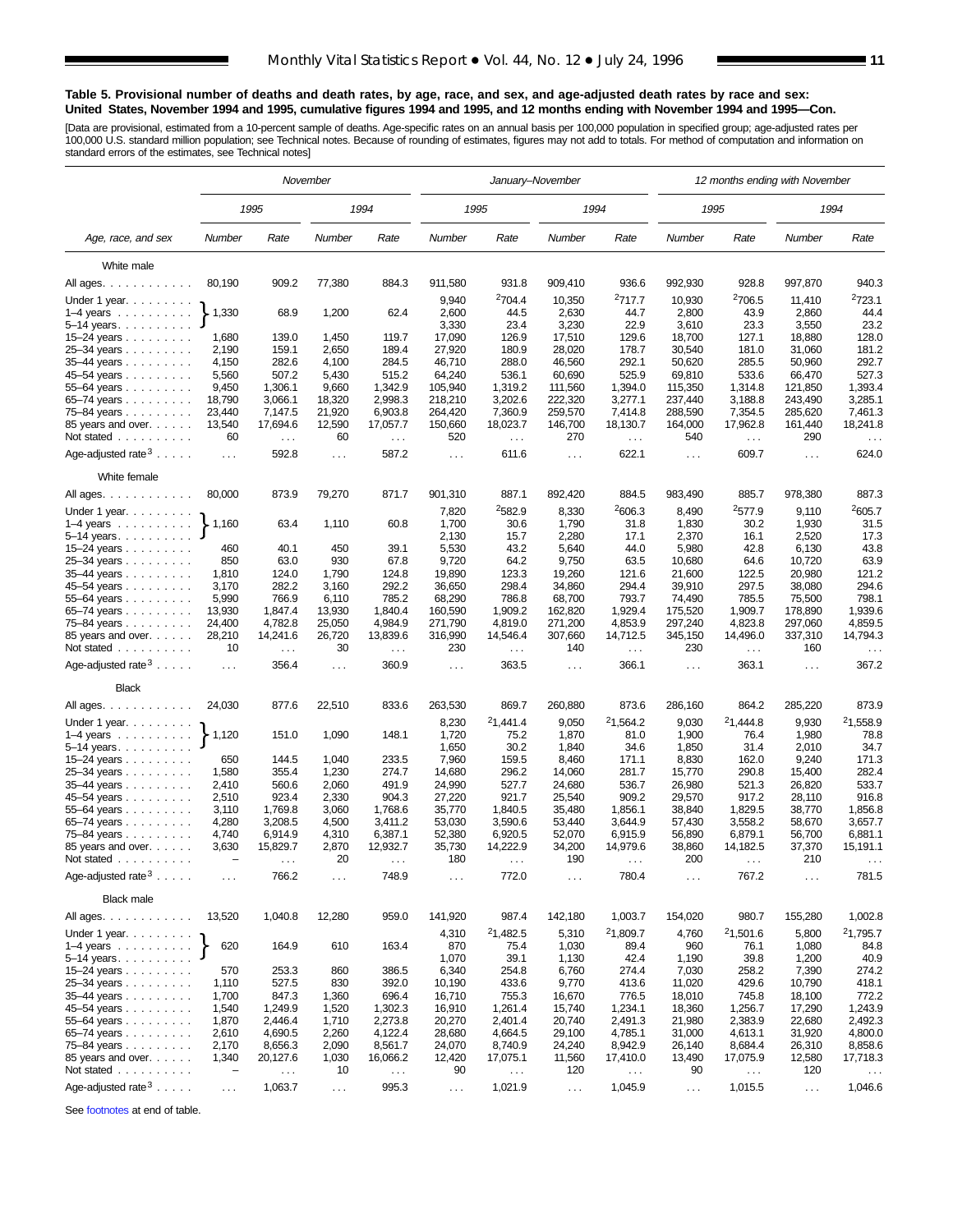#### **Table 5. Provisional number of deaths and death rates, by age, race, and sex, and age-adjusted death rates by race and sex: United States, November 1994 and 1995, cumulative figures 1994 and 1995, and 12 months ending with November 1994 and 1995—Con.**

[Data are provisional, estimated from a 10-percent sample of deaths. Age-specific rates on an annual basis per 100,000 population in specified group; age-adjusted rates per 100,000 U.S. standard million population; se[e Technical notes.](#page-16-0) Because of rounding of estimates, figures may not add to totals. For method of computation and information on standard errors of the estimates, se[e Technical notes\]](#page-16-0)

|                                                                                                                                                    |                                       |                                                       | November                               |                                                       |                                                          | January-November                                            |                                                         |                                                             | 12 months ending with November                           |                                                             |                                                          |                                                             |  |  |
|----------------------------------------------------------------------------------------------------------------------------------------------------|---------------------------------------|-------------------------------------------------------|----------------------------------------|-------------------------------------------------------|----------------------------------------------------------|-------------------------------------------------------------|---------------------------------------------------------|-------------------------------------------------------------|----------------------------------------------------------|-------------------------------------------------------------|----------------------------------------------------------|-------------------------------------------------------------|--|--|
|                                                                                                                                                    |                                       | 1995                                                  |                                        | 1994                                                  |                                                          | 1995                                                        |                                                         | 1994                                                        |                                                          | 1995                                                        | 1994                                                     |                                                             |  |  |
| Age, race, and sex                                                                                                                                 | Number                                | Rate                                                  | Number                                 | Rate                                                  | Number                                                   | Rate                                                        | Number                                                  | Rate                                                        | Number                                                   | Rate                                                        | Number                                                   | Rate                                                        |  |  |
| <b>Black female</b>                                                                                                                                |                                       |                                                       |                                        |                                                       |                                                          |                                                             |                                                         |                                                             |                                                          |                                                             |                                                          |                                                             |  |  |
| All ages.                                                                                                                                          | 10,500                                | 729.7                                                 | 10,230                                 | 720.6                                                 | 121,620                                                  | 763.5                                                       | 118,700                                                 | 756.3                                                       | 132,130                                                  | 759.0                                                       | 129,940                                                  | 757.6                                                       |  |  |
| Under 1 year. $\ldots$<br>1–4 years $\ldots$ $\ldots$ $\}$<br>$5-14$ years. J<br>15–24 years $\ldots$<br>25-34 years<br>35-44 years<br>45-54 years | 490<br>80<br>460<br>710<br>970        | 134.1<br>$\star$<br>196.5<br>309.7<br>652.7           | 480<br>180<br>400<br>700<br>810        | 132.3<br>80.7<br>169.5<br>313.2<br>574.6              | 3,920<br>860<br>580<br>1,620<br>4,490<br>8,280<br>10,310 | 21,392.2<br>76.7<br>21.8<br>65.4<br>172.0<br>328.2<br>637.6 | 3,730<br>840<br>710<br>1,700<br>4,280<br>8,010<br>9,800 | 21,311.7<br>75.1<br>27.2<br>68.4<br>162.8<br>327.1<br>637.8 | 4,270<br>950<br>660<br>1,800<br>4,750<br>8,970<br>11,210 | 21,386.4<br>77.5<br>22.7<br>66.0<br>166.2<br>324.9<br>635.8 | 4,130<br>900<br>810<br>1,850<br>4,620<br>8,720<br>10,820 | 21,315.3<br>72.6<br>28.4<br>68.5<br>160.8<br>325.3<br>645.6 |  |  |
| $55 - 64$ years<br>65-74 years<br>75-84 years<br>85 years and over.<br>Not stated                                                                  | 1,240<br>1,670<br>2,570<br>2,300<br>- | 1,248.9<br>2,147.8<br>5,910.8<br>14,133.0<br>$\cdots$ | 1,350<br>2,240<br>2,220<br>1,840<br>10 | 1,380.2<br>2,905.5<br>5,154.6<br>11,659.7<br>$\cdots$ | 15,500<br>24,350<br>28,310<br>23,310<br>90               | 1,410.4<br>2,824.8<br>5.874.1<br>13,070.7<br>$\cdots$       | 14,730<br>24,350<br>27,830<br>22,640<br>70              | 1,365.5<br>2,839.0<br>5,780.3<br>13,998.1<br>$\cdots$       | 16,860<br>26,440<br>30,750<br>25,370<br>110              | 1,403.8<br>2,806.8<br>5,846.0<br>13,010.3<br>$\cdots$       | 16,090<br>26,750<br>30,390<br>24,780<br>90               | 1,365.9<br>2,848.8<br>5,766.6<br>14,160.0<br>$\cdots$       |  |  |
| Age-adjusted rate $3 \ldots$ .                                                                                                                     | $\cdots$                              | 534.6                                                 | $\cdots$                               | 556.9                                                 | $\sim$ $\sim$ $\sim$                                     | 578.5                                                       | $\sim$ $\sim$ $\sim$                                    | 575.0                                                       | $\cdots$                                                 | 575.1                                                       | $\cdots$                                                 | 576.2                                                       |  |  |

. . . Category not applicable.

– Quantity zero.

\* Figure does not meet standards of reliability or precision (see [Technical notes](#page-16-0)).

 $1$ Includes races other than white and black.

2Death rates for ''under 1 year'' (based on population estimates) differ from infant mortality rates (based on live births); see table 9 for infant mortality rates.

3For method of computation, see [Technical notes](#page-16-0).

NOTES: Figures include all revisions received from the States. Cumulative and 12-month figures for the current year reflect revisions received for previous months, and figures for earlier years may differ from those previously published.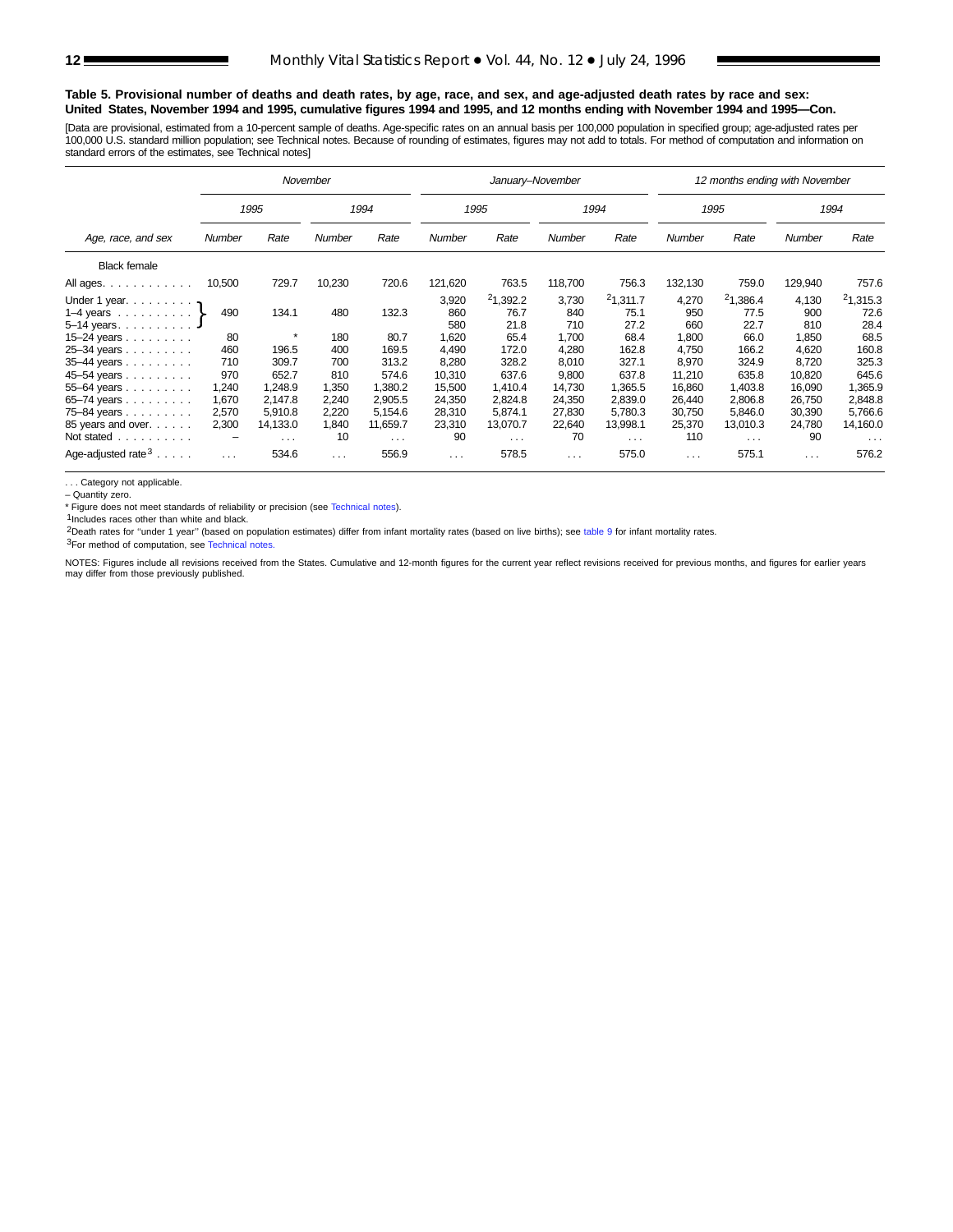#### <span id="page-12-0"></span>Table 6. Provisional number of deaths and death rates for 72 selected causes and Human immunodeficiency virus infection: United States, November 1994 and 1995, cumulative figures 1994 and 1995, and 12 months ending with November 1994 and 1995

[Data are provisional, estimated from <sup>a</sup> 10-percent sample of deaths. Rates on an annual basis per 100,000 estimated population. Because of rounding of estimates, figures may not add to totals. For method of computation and information on standard errors of the estimates, see [Technical](#page-16-0) notes. For explanation of asterisks preceding cause-of-death categories, see Technical notes]

|                                                                                                                                       |                          |                      | November                 |                             |                             |                      | January-November            |                      |                             |                      | 12 months ending with November |                      |
|---------------------------------------------------------------------------------------------------------------------------------------|--------------------------|----------------------|--------------------------|-----------------------------|-----------------------------|----------------------|-----------------------------|----------------------|-----------------------------|----------------------|--------------------------------|----------------------|
|                                                                                                                                       | 1995                     |                      | 1994                     |                             | 1995                        |                      | 1994                        |                      | 1995                        |                      | 1994                           |                      |
| Cause of death (Ninth Revision, International Classification of Diseases, 1975)                                                       | Number Rate              |                      | Number Rate              |                             | Number                      | Rate                 | Number                      | Rate                 | Number                      | Rate                 | Number                         | Rate                 |
|                                                                                                                                       | 188.000                  | 866.7                | 182.000                  | 845.3                       | 2.112.000                   | 879.0                | 2.096.000                   | 879.5                | 2.302.000                   | 876.6                | 2.298.000                      | 882.4                |
|                                                                                                                                       | 30                       |                      | 50                       |                             | 590                         | 0.2                  | 10<br>700                   | 0.3                  | 640                         | 0.2                  | 10<br>760                      | 0.3                  |
|                                                                                                                                       | 100<br>80<br>20          |                      | 80<br>60<br>20           |                             | 1,220<br>950<br>270         | 0.5<br>0.4<br>0.1    | 1,320<br>990<br>330         | 0.5<br>0.4<br>0.1    | 1,350<br>1.050<br>300       | 0.5<br>0.4<br>0.1    | 1,420<br>1.070<br>350          | 0.5<br>0.4<br>0.1    |
|                                                                                                                                       | 20                       |                      | 20                       |                             | 10<br>10                    |                      | 20<br>260                   |                      | 10<br>10<br>340             |                      | 20<br>280                      |                      |
|                                                                                                                                       | 1,690                    | 7.8                  | .550                     | 7.2                         | 300<br>19,510               | 0.1<br>8.1           | 18,330                      | 0.1<br>7.7           | 21,080                      | 0.1<br>8.0           | 20,240                         | 0.1<br>7.8           |
| Syphilis                                                                                                                              | 320                      | 1.5                  | 260<br>10                | 1.2                         | 3,220<br>130                | 1.3<br>0.0           | 10<br>2,540<br>100          | 1.1                  | 3,490<br>130                | 1.3<br>0.0           | 10<br>2,750<br>110             | 1.1<br>0.0           |
| All other infectious and parasitic<br>diseases <sup>1</sup> 001-003,005,020-032,037,039-041,*042-*044,046-054,056-066,071-088,098-139 | 4,010                    | 18.5                 | 4,020                    | 18.7                        | 45,360                      | 18.9                 | 42,870                      | 18.0                 | 49,260                      | 18.8                 | 47,280                         | 18.2                 |
| 140–208. 140–208 Malignant neoplasms of lymphatic and hematopoietic tissues 140–208                                                   | 43,470<br>710<br>10,210  | 200.6<br>3.3<br>47.1 | 44,140<br>650<br>10,820  | 205.5<br>3.0<br>50.4        | 492,200<br>7,360<br>114,930 | 204.8<br>3.1<br>47.8 | 494,420<br>7,140<br>116,690 | 207.5<br>3.0<br>48.9 | 536,330<br>7,970<br>125,160 | 204.3<br>3.0<br>47.7 | 540,710<br>7,920<br>127,660    | 207.6<br>3.0<br>49.0 |
| Malignant neoplasms of respiratory and intrathoracic organs 160–165                                                                   | 12,650<br>3.510<br>4.820 | 58.4<br>16.2<br>22.2 | 12,480<br>3.480<br>4.830 | 58.1<br>16.2<br>22.5        | 142,010<br>40.360<br>55.840 | 59.1<br>16.8<br>23.2 | 141,220<br>40.270<br>56.840 | 59.3<br>16.9<br>23.8 | 154,760<br>44,210<br>60.940 | 58.9<br>16.8<br>23.2 | 154,840<br>43.940<br>61,970    | 59.5<br>16.9<br>23.8 |
| Malignant neoplasms of all other and unspecified sites170–173,190–199                                                                 | 1.900<br>5.130<br>1,570  | 8.8<br>23.7<br>7.2   | 1.590<br>5.940<br>1,370  | 7.4<br>27.7<br>6.4          | 21.250<br>60.260<br>17,990  | 8.8<br>25.1<br>7.5   | 20.080<br>62,360<br>18,350  | 8.4<br>26.2<br>7.7   | 23.100<br>65,390<br>19,620  | 8.8<br>24.9<br>7.5   | 22.160<br>68,330<br>19,920     | 8.5<br>26.2<br>7.6   |
| Benign neoplasms, carcinoma in situ, and neoplasms of uncertain behavior and                                                          | 2,970                    | 13.7                 | 2,990                    | 13.9                        | 32,200                      | 13.4                 | 31,470                      | 13.2                 | 35,190                      | 13.4                 | 33,970                         | 13.0                 |
|                                                                                                                                       | 560<br>4,630<br>330      | 2.6<br>21.4<br>1.5   | 580<br>4,410<br>300      | 2.7<br>20.5<br>1.4          | 7,680<br>53,610<br>3,420    | 3.2<br>22.3<br>1.4   | 7,070<br>50,420<br>2,980    | 3.0<br>21.2<br>1.2   | 8,300<br>58,450<br>3,640    | 3.2<br>22.3<br>1.4   | 7,870<br>55,400<br>3,300       | 3.0<br>21.3<br>1.3   |
|                                                                                                                                       | 420<br>60<br>76,670      | 1.9<br>353.8         | 350<br>40<br>73,140      | 1.6<br>340.6                | 3,850<br>740<br>860,760     | 1.6<br>0.3<br>358.3  | 3,790<br>790<br>861,190     | 1.6<br>0.3<br>361.4  | 4,210<br>890<br>938,750     | 1.6<br>0.3<br>357.5  | 4,180<br>870<br>945,130        | 1.6<br>0.3<br>362.9  |
| Rheumatic fever and rheumatic heart disease390–398                                                                                    | 59,270<br>340            | 273.5<br>1.6         | 56.670<br>270            | 263.9<br>1.3                | 667.840<br>4.640            | 278.0<br>1.9         | 670.440<br>5.020            | 281.4<br>2.1         | 728.130<br>5.130            | 277.3<br>2.0         | 736.700<br>5.510               | 282.9<br>2.1         |
|                                                                                                                                       | 2,000<br>220<br>39,190   | 9.2<br>1.0<br>180.8  | 1,760<br>210<br>36.830   | 8.2<br>1.0<br>171.5         | 22,420<br>2,120<br>436,530  | 9.3<br>0.9<br>181.7  | 21,880<br>1,940<br>442,700  | 9.2<br>0.8<br>185.8  | 24,330<br>2,370<br>475,970  | 9.3<br>0.9<br>181.3  | 23,460<br>2,200<br>486,540     | 9.0<br>0.8<br>186.8  |
|                                                                                                                                       | 17.790<br>220<br>90      | 82.1<br>1.0          | 17.660<br>210<br>50      | 82.2<br>1.0<br>$\pmb{\ast}$ | 199.050<br>2,320<br>680     | 82.8<br>1.0<br>0.3   | 206,780<br>2,410<br>820     | 86.8<br>1.0<br>0.3   | 217,390<br>2,590<br>760     | 82.8<br>1.0<br>0.3   | 226,830<br>2,630<br>890        | 87.1<br>1.0<br>0.3   |
| Old myocardial infarction and other forms of                                                                                          | 21,090                   | 97.3                 | 18,900                   | 88.0                        | 234.480                     | 97.6                 | 232,690                     | 97.7                 | 255,220                     | 97.2                 | 256,200                        | 98.4                 |
| All other forms of heart disease415-423,425-429                                                                                       | 1.060<br>16,450<br>910   | 4.9<br>75.9<br>4.2   | 1.200<br>16,400<br>890   | 5.6<br>76.4<br>4.1          | 14.000<br>188,120<br>11.400 | 5.8<br>78.3<br>4.7   | 13,180<br>185,720<br>9.880  | 5.5<br>77.9<br>4.1   | 15,310<br>205,010<br>12,290 | 5.8<br>78.1<br>4.7   | 14.720<br>204,270<br>10.910    | 5.7<br>78.4<br>4.2   |
| Intracerebral and other intracranial hemorrhage431-432                                                                                | 12,970<br>1,960          | 59.8<br>9.0          | 11,920<br>1,790          | 55.5<br>8.3                 | 143,040<br>19,720           | 59.5<br>8.2          | 140,480<br>19,270           | 59.0<br>8.1          | 156,500<br>21,560           | 59.6<br>8.2          | 153,420<br>20,900              | 58.9<br>8.0          |
| Cerebral thrombosis and unspecified occlusion of cerebral arteries434.0,434.9                                                         | 1,050<br>30              | 4.8                  | 1,140<br>20              | 5.3                         | 12,240<br>580               | 5.1<br>0.2           | 13,750<br>820               | 5.8<br>0.3           | 13,480<br>680               | 5.1<br>0.3           | 15,120<br>870                  | 5.8<br>0.3           |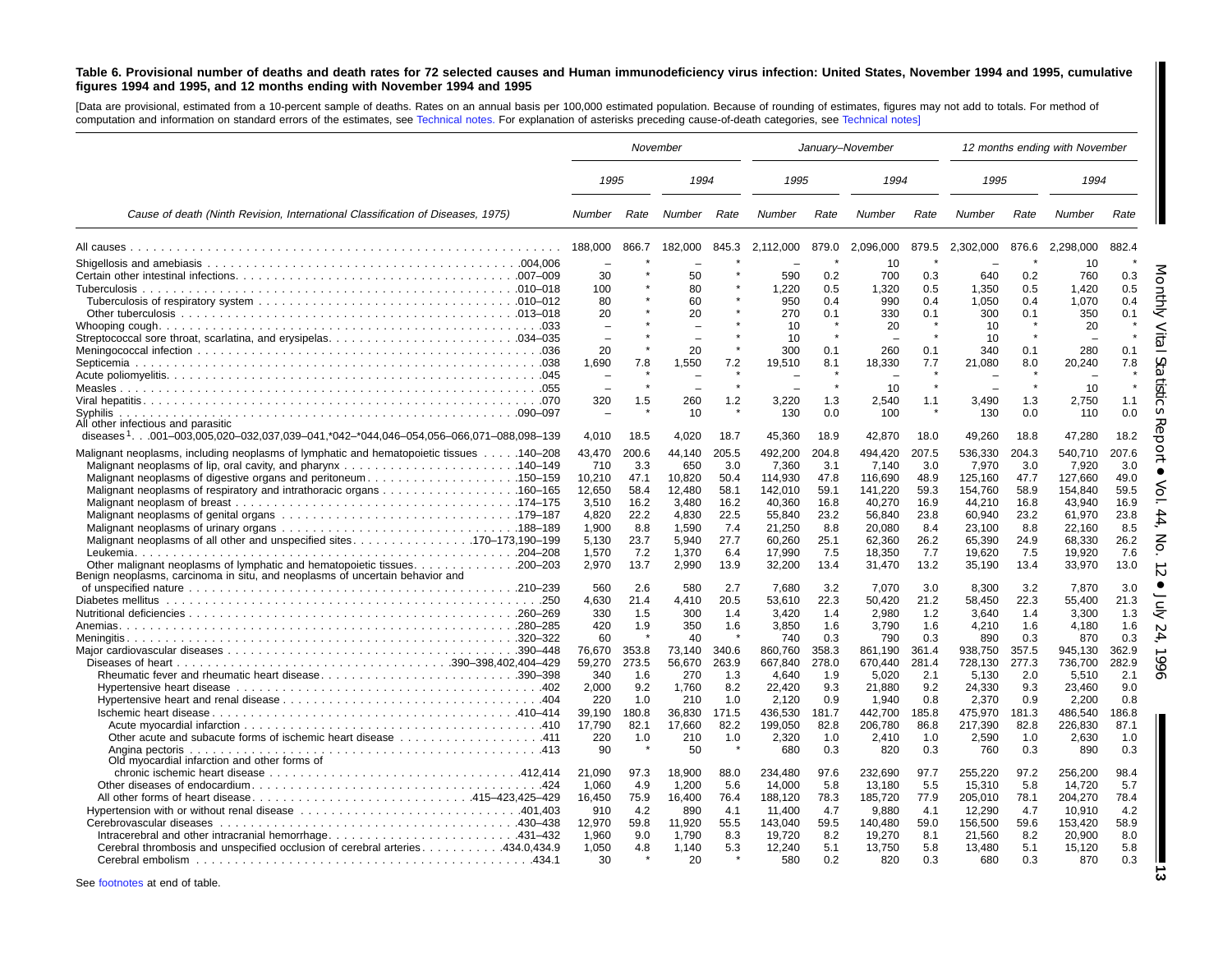#### Table 6. Provisional number of deaths and death rates for 72 selected causes and Human immunodeficiency virus infection: United States, November 1994 and 1995, cumulative figures 1994 and 1995, and 12 months ending with November 1994 and 1995

[Data are provisional, estimated from <sup>a</sup> 10-percent sample of deaths. Rates on an annual basis per 100,000 estimated population. Because of rounding of estimates, figures may not add to totals. For method of computation and information on standard errors of the estimates, see [Technical](#page-16-0) notes. For explanation of asterisks preceding cause-of-death categories, see Technical notes]

|                                                                                                                                                  |                                                                     |                                                   | November                                                      |                                                                   |                                                                                |                                                                 | January-November                                                                 |                                                                 |                                                                                 |                                                                 | 12 months ending with November                                                    |                                                                 |
|--------------------------------------------------------------------------------------------------------------------------------------------------|---------------------------------------------------------------------|---------------------------------------------------|---------------------------------------------------------------|-------------------------------------------------------------------|--------------------------------------------------------------------------------|-----------------------------------------------------------------|----------------------------------------------------------------------------------|-----------------------------------------------------------------|---------------------------------------------------------------------------------|-----------------------------------------------------------------|-----------------------------------------------------------------------------------|-----------------------------------------------------------------|
|                                                                                                                                                  | 1995                                                                |                                                   | 1994                                                          |                                                                   | 1995                                                                           |                                                                 | 1994                                                                             |                                                                 | 1995                                                                            |                                                                 | 1994                                                                              |                                                                 |
| Cause of death (Ninth Revision, International Classification of Diseases, 1975)                                                                  | <b>Number</b>                                                       | Rate                                              | Number                                                        | Rate                                                              | Number                                                                         | Rate                                                            | Number                                                                           | Rate                                                            | Number                                                                          | Rate                                                            | Number                                                                            | Rate                                                            |
| All other and late effects of cerebrovascular diseases 430,433,435-438<br>Atherosclerosis                                                        | 9,930<br>1,440<br>2,080                                             | 45.8<br>6.6<br>9.6                                | 8,980<br>1,410<br>2,250                                       | 41.8<br>6.6<br>10.5                                               | 110,500<br>14,790<br>23,700                                                    | 46.0<br>6.1<br>9.9                                              | 106,650<br>16,040<br>24,360                                                      | 44.8<br>6.7<br>10.2                                             | 120,780<br>16,170<br>25,660                                                     | 46.0<br>6.2<br>9.8                                              | 116,520<br>17,390<br>26,710                                                       | 44.7<br>6.7<br>10.3                                             |
| Chronic obstructive pulmonary diseases and allied conditions490–496<br>0ther chronic obstructive pulmonary diseases and allied conditions494–496 | 60<br>6,570<br>6,540<br>30<br>7.430<br>210<br>1,260<br>460<br>5.490 | 30.3<br>30.2<br>34.3<br>1.0<br>5.8<br>2.1<br>25.3 | 10<br>5,750<br>5,750<br>7.490<br>160<br>1,340<br>400<br>5,580 | $\pmb{\ast}$<br>26.8<br>26.8<br>34.9<br>0.7<br>6.2<br>1.9<br>26.0 | 520<br>72,970<br>72,530<br>450<br>95,080<br>2,730<br>16,170<br>5,050<br>71,130 | 0.2<br>30.4<br>30.2<br>0.2<br>39.6<br>1.1<br>6.7<br>2.1<br>29.6 | 500<br>75,170<br>73,920<br>1,250<br>93.300<br>3,230<br>15,870<br>4,910<br>69,290 | 0.2<br>31.6<br>31.0<br>0.5<br>39.2<br>1.3<br>6.6<br>2.1<br>29.1 | 550<br>79,630<br>79,180<br>450<br>102.940<br>3,110<br>17,520<br>5,360<br>76,960 | 0.2<br>30.3<br>30.2<br>0.2<br>39.2<br>1.2<br>6.7<br>2.0<br>29.3 | 550<br>82,980<br>81,560<br>1,420<br>102.130<br>3,630<br>17,210<br>5,360<br>75,930 | 0.2<br>31.9<br>31.3<br>0.5<br>39.2<br>1.4<br>6.6<br>2.1<br>29.2 |
| Hernia of abdominal cavity and intestinal obstruction without                                                                                    | 400<br>30                                                           | 1.8                                               | 440<br>20                                                     | 2.0                                                               | 5,450<br>390                                                                   | 2.3<br>0.2                                                      | 5.630<br>290                                                                     | 2.4<br>0.1                                                      | 5.840<br>420                                                                    | 2.2<br>0.2                                                      | 5.950<br>310                                                                      | 2.3<br>0.1                                                      |
| Acute glomerulonephritis and nephrotic syndrome580–581<br>Chronic glomerulonephritis, nephritis and nephropathy, not specified as                | 470<br>2.020<br>230<br>1,950<br>30                                  | 2.2<br>9.3<br>1.1<br>9.0                          | 510<br>2.160<br>160<br>2,330                                  | 2.4<br>10.0<br>0.7<br>10.8                                        | 5.520<br>23,180<br>2,440<br>23,260<br>260                                      | 2.3<br>9.6<br>1.0<br>9.7<br>0.1                                 | 5.430<br>23,190<br>2,360<br>22,490<br>230                                        | 2.3<br>9.7<br>1.0<br>9.4<br>0.1                                 | 6.060<br>25.650<br>2,680<br>25,460<br>270                                       | 2.3<br>9.8<br>1.0<br>9.7<br>0.1                                 | 5.970<br>25.410<br>2,530<br>24,340<br>270                                         | 2.3<br>9.8<br>1.0<br>9.3<br>0.1                                 |
| Renal failure, disorders resulting from impaired renal function, and                                                                             | 160<br>1.760<br>30<br>10                                            | 0.7<br>8.1                                        | 200<br>2.130<br>70<br>60                                      | 0.9<br>9.9                                                        | 1,190<br>21.810<br>690<br>390                                                  | 0.5<br>9.1<br>0.3<br>0.2                                        | 1,460<br>20.800<br>970<br>380                                                    | 0.6<br>8.7<br>0.4<br>0.2                                        | 1,330<br>23.860<br>750<br>410                                                   | 0.5<br>9.1<br>0.3<br>0.2                                        | 1,560<br>22.510<br>1,050<br>400                                                   | 0.6<br>8.6<br>0.4<br>0.2                                        |
| Birth trauma, intrauterine hypoxia, birth asphyxia, and                                                                                          | 50<br>10<br>40<br>1,020<br>1,030                                    | 4.7<br>4.7                                        | 30<br>$\overline{\phantom{m}}$<br>30<br>1,030<br>1,030        | $\star$<br>4.8<br>4.8                                             | 300<br>20<br>280<br>10,540<br>12,370                                           | 0.1<br>$\star$<br>0.1<br>4.4<br>5.1                             | 340<br>60<br>280<br>10,550<br>12,920                                             | 0.1<br>0.1<br>4.4<br>5.4                                        | 300<br>20<br>280<br>11,560<br>13,630                                            | 0.1<br>- 41<br>0.1<br>4.4<br>5.2                                | 380<br>60<br>320<br>11,580<br>14,350                                              | 0.1<br>0.1<br>4.4<br>5.5                                        |
|                                                                                                                                                  | 170<br>870<br>3,720<br>17,950                                       | 0.8<br>4.0<br>17.2<br>82.8                        | 210<br>820<br>3,100<br>16,510                                 | 1.0<br>3.8<br>14.4<br>76.9                                        | 1.840<br>10,530<br>38,420<br>194,290                                           | 0.8<br>4.4<br>16.0<br>80.9                                      | 2.220<br>10.700<br>37,190<br>185,890                                             | 0.9<br>4.5<br>15.6<br>78.0                                      | 2.000<br>11,630<br>41,480<br>211,870                                            | 0.8<br>4.4<br>15.8<br>80.7                                      | 2.480<br>11.860<br>40,780<br>203,740                                              | 1.0<br>4.6<br>15.7<br>78.2                                      |
| All other accidents and adverse effectsE800-E807,E826-E949                                                                                       | 7.550<br>3.790<br>3,750<br>2.400<br>1,960<br>90                     | 34.8<br>17.5<br>17.3<br>11.1<br>9.0               | 7.110<br>3.490<br>3,620<br>2,680<br>2,050<br>300              | 33.1<br>16.2<br>16.9<br>12.5<br>9.5<br>1.4                        | 82,530<br>40.320<br>42,210<br>27,740<br>20,570<br>2,090                        | 34.3<br>16.8<br>17.6<br>11.5<br>8.6<br>0.9                      | 80,950<br>38.430<br>42,520<br>27,970<br>21,920<br>2,210                          | 34.0<br>16.1<br>17.8<br>11.7<br>9.2<br>0.9                      | 89.960<br>43.940<br>46,020<br>30,350<br>22,330<br>2,330                         | 34.3<br>16.7<br>17.5<br>11.6<br>8.5<br>0.9                      | 88.700<br>42.180<br>46,520<br>30.590<br>24,090<br>2,370                           | 34.1<br>16.2<br>17.9<br>11.7<br>9.3<br>0.9                      |
|                                                                                                                                                  | 3,520                                                               | 16.2                                              | 3,530                                                         | 16.4                                                              | 39,260                                                                         | 16.3                                                            | 36,880                                                                           | 15.5                                                            | 42,690                                                                          | 16.3                                                            | 40,590                                                                            | 15.6                                                            |

- Quantity zero. \* Figure does not meet standards of reliability or precision (see [Technical](#page-16-0) notes). 0.0 Quantity more than zero but less than 0.05.

1Includes data for deaths due to Human immunodeficiency virus infection (categories \*042-\*044) shown separately below; see [Technical](#page-16-0) notes.

<sup>2</sup>Included in All other infectious and parasitic diseases shown above.

NOTES: Figures include all revisions received from the States. Cumulative and 12-month figures for the current year reflect revisions received for previous months, and figures for earlier years may differ from those previo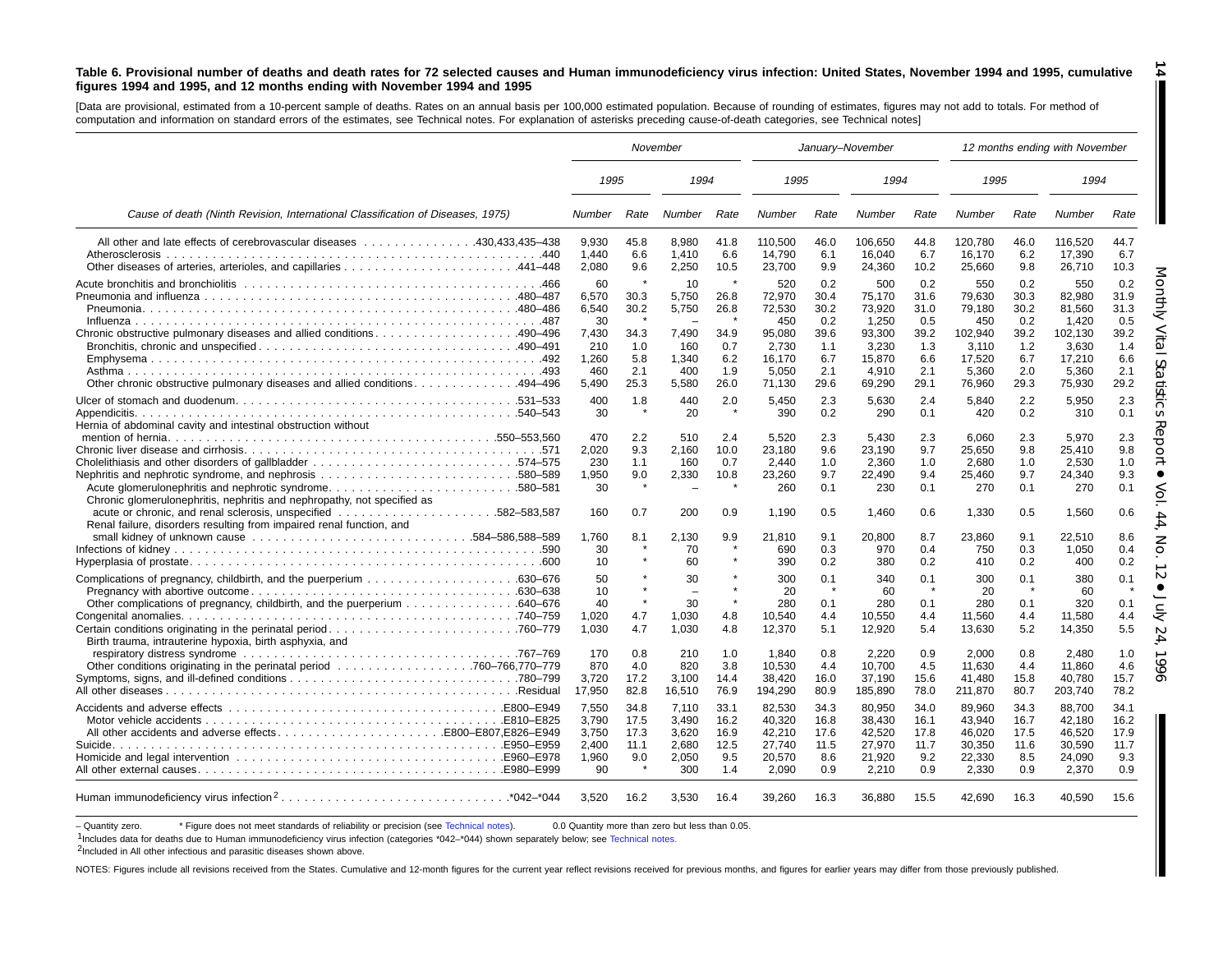#### Table 7. Provisional number of deaths and death rates for 16 selected subcategories of Malignant neoplasms, including neoplasms of lymphatic and hematopoietic tissues: United States, November 1994 and 1995, cumulative figures 1994 and 1995, and 12 months ending with November 1994 and 1995

[Data are provisional, estimated from a 10-percent sample of deaths. Rates on an annual basis per 100,000 estimated population. Because of rounding of estimates, figures may not add to totals. For method of computation and information on standard errors of the estimates, see [Technical](#page-16-0) notes]

|                                                                                                                                                                                   |                                                                                                           | November                                                                                     |                                                                                                         |                                                                                               |                                                                                                                              |                                                                                               | January-November                                                                                                             |                                                                                               |                                                                                                                               |                                                                                               | 12 months ending with November                                                                                                |                                                                                               |
|-----------------------------------------------------------------------------------------------------------------------------------------------------------------------------------|-----------------------------------------------------------------------------------------------------------|----------------------------------------------------------------------------------------------|---------------------------------------------------------------------------------------------------------|-----------------------------------------------------------------------------------------------|------------------------------------------------------------------------------------------------------------------------------|-----------------------------------------------------------------------------------------------|------------------------------------------------------------------------------------------------------------------------------|-----------------------------------------------------------------------------------------------|-------------------------------------------------------------------------------------------------------------------------------|-----------------------------------------------------------------------------------------------|-------------------------------------------------------------------------------------------------------------------------------|-----------------------------------------------------------------------------------------------|
|                                                                                                                                                                                   | 1995                                                                                                      |                                                                                              | 1994                                                                                                    |                                                                                               | 1995                                                                                                                         |                                                                                               | 1994                                                                                                                         |                                                                                               |                                                                                                                               | 1995                                                                                          |                                                                                                                               | 1994                                                                                          |
| Cause of death (Ninth Revision, International Classification of Diseases, 1975)                                                                                                   | Number                                                                                                    | Rate                                                                                         | Number                                                                                                  | Rate                                                                                          | Number                                                                                                                       | Rate                                                                                          | Number                                                                                                                       | Rate                                                                                          | Number                                                                                                                        | Rate                                                                                          | Number                                                                                                                        | Rate                                                                                          |
| 140–208. 140–208 Malignant neoplasms of lymphatic and hematopoietic tissues <sup>1</sup> 140–208<br>Malignant neoplasms of colon, rectum, rectosigmoid junction, and anus 153,154 | 43,470<br>790<br>1,140<br>4,660<br>2,000<br>12,190<br>550<br>440<br>570<br>1,020<br>2,620<br>1,010<br>880 | 200.6<br>3.6<br>5.3<br>21.5<br>9.2<br>56.2<br>2.5<br>2.0<br>2.6<br>4.7<br>12.1<br>4.7<br>4.1 | 44,140<br>800<br>1,250<br>5,220<br>2,250<br>12,020<br>560<br>390<br>490<br>1,010<br>2,810<br>670<br>910 | 205.5<br>3.7<br>5.8<br>24.3<br>10.5<br>56.0<br>2.6<br>1.8<br>2.3<br>4.7<br>13.1<br>3.1<br>4.2 | 492,200<br>9,590<br>12,770<br>51,390<br>24,990<br>137.170<br>6,560<br>4,350<br>5,580<br>12,440<br>31,890<br>10.650<br>10,600 | 204.8<br>4.0<br>5.3<br>21.4<br>10.4<br>57.1<br>2.7<br>1.8<br>2.3<br>5.2<br>13.3<br>4.4<br>4.4 | 494,420<br>10,340<br>12,500<br>53,930<br>24,550<br>136,450<br>6,660<br>4,210<br>5,440<br>12,510<br>32,780<br>9,780<br>10,300 | 207.5<br>4.3<br>5.2<br>22.6<br>10.3<br>57.3<br>2.8<br>1.8<br>2.3<br>5.2<br>13.7<br>4.1<br>4.3 | 536,330<br>10,420<br>13,890<br>56,100<br>27,190<br>149,430<br>7,030<br>4,730<br>6,020<br>13,610<br>34,840<br>11,520<br>11,580 | 204.3<br>4.0<br>5.3<br>21.4<br>10.4<br>56.9<br>2.7<br>1.8<br>2.3<br>5.2<br>13.3<br>4.4<br>4.4 | 540,710<br>11,300<br>13,610<br>59,080<br>26,940<br>149,660<br>7,430<br>4,670<br>5,960<br>13,330<br>35,860<br>10,750<br>11,410 | 207.6<br>4.3<br>5.2<br>22.7<br>10.3<br>57.5<br>2.9<br>1.8<br>2.3<br>5.1<br>13.8<br>4.1<br>4.4 |
| 191,192. Malignant neoplasms of brain and other and unspecified parts of nervous system 191,192                                                                                   | 940<br>130<br>2,070<br>770                                                                                | 4.3<br>0.6<br>9.6<br>3.6                                                                     | 040, ا<br>110<br>880, ا<br>990                                                                          | 4.8<br>0.5<br>8.7<br>4.6                                                                      | 10,540<br>1,430<br>21,330<br>9,440                                                                                           | 4.4<br>0.6<br>8.9<br>3.9                                                                      | 11,080<br>1,390<br>20,590<br>9,490                                                                                           | 4.6<br>0.6<br>8.6<br>4.0                                                                      | 11,600<br>1,560<br>23,300<br>10,330                                                                                           | 4.4<br>0.6<br>8.9<br>3.9                                                                      | 11,930<br>1,470<br>22,310<br>10,200                                                                                           | 4.6<br>0.6<br>8.6<br>3.9                                                                      |

1Includes figures for subcategories not shown below.

NOTES: Figures include all revisions received from the States. Cumulative and 12-month figures for the current year reflect revisions received for previous months, and figures for earlier years may differ from those previo

#### Table 8. Provisional number of deaths and death rates for injury by firearms: United States, November 1994 and 1995, cumulative figures 1994 and 1995, and 12 months ending **with November 1994 and 1995**

[Data are provisional, estimated from a 10-percent sample of deaths. Rates on an annual basis per 100,000 estimated population. Because of rounding of estimates, figures may not add to totals. For method of computation and information on standard errors of the estimates, see [Technical](#page-16-0) notes]

|                                                                                                                     |                             |                   | November                    |                   |                                  |                          | January-November                 |                          | 12 months ending with November   |                          |                                  |                          |
|---------------------------------------------------------------------------------------------------------------------|-----------------------------|-------------------|-----------------------------|-------------------|----------------------------------|--------------------------|----------------------------------|--------------------------|----------------------------------|--------------------------|----------------------------------|--------------------------|
|                                                                                                                     | 1995                        |                   | 1994                        |                   | 1995                             |                          | 1994                             |                          | 1995                             |                          | 1994                             |                          |
| Cause of death (Ninth Revision, International Classification of Diseases, 1975)                                     | Number                      | Rate              | Number                      | Rate              | Number                           | Rate                     | Number                           | Rate                     | Number                           | Rate                     | Number                           | Rate                     |
|                                                                                                                     | 3.140                       | 14.5              | 3,610                       | 16.8              | 32.620                           | 13.6                     | 35.460                           | 14.9                     | 35.520                           | 13.5                     | 39,110                           | 15.0                     |
| E922.<br>E955.0-E955.4<br>Injury by firearms, undetermined whether accidentally or purposely inflicted 985.0–E985.4 | 140<br>.500<br>500. ا<br>10 | 0.6<br>6.9<br>6.9 | 200<br>1.880<br>1.500<br>20 | 0.9<br>8.7<br>7.0 | 1.170<br>16.670<br>14.550<br>230 | 0.5<br>6.9<br>6.0<br>0.1 | 1.360<br>18.010<br>15.860<br>240 | 0.6<br>7.5<br>6.6<br>0.1 | 1.360<br>18.050<br>15.830<br>280 | 0.5<br>6.9<br>6.0<br>0.1 | 1.590<br>19.730<br>17.520<br>270 | 0.6<br>7.6<br>6.7<br>0.1 |

\* Figure does not meet standards of reliability or precision (see [Technical](#page-16-0) notes).

NOTES: Figures include all revisions received from the States. Cumulative and 12-month figures for the current year reflect revisions received for previous months, and figures for earlier years may differ from those previo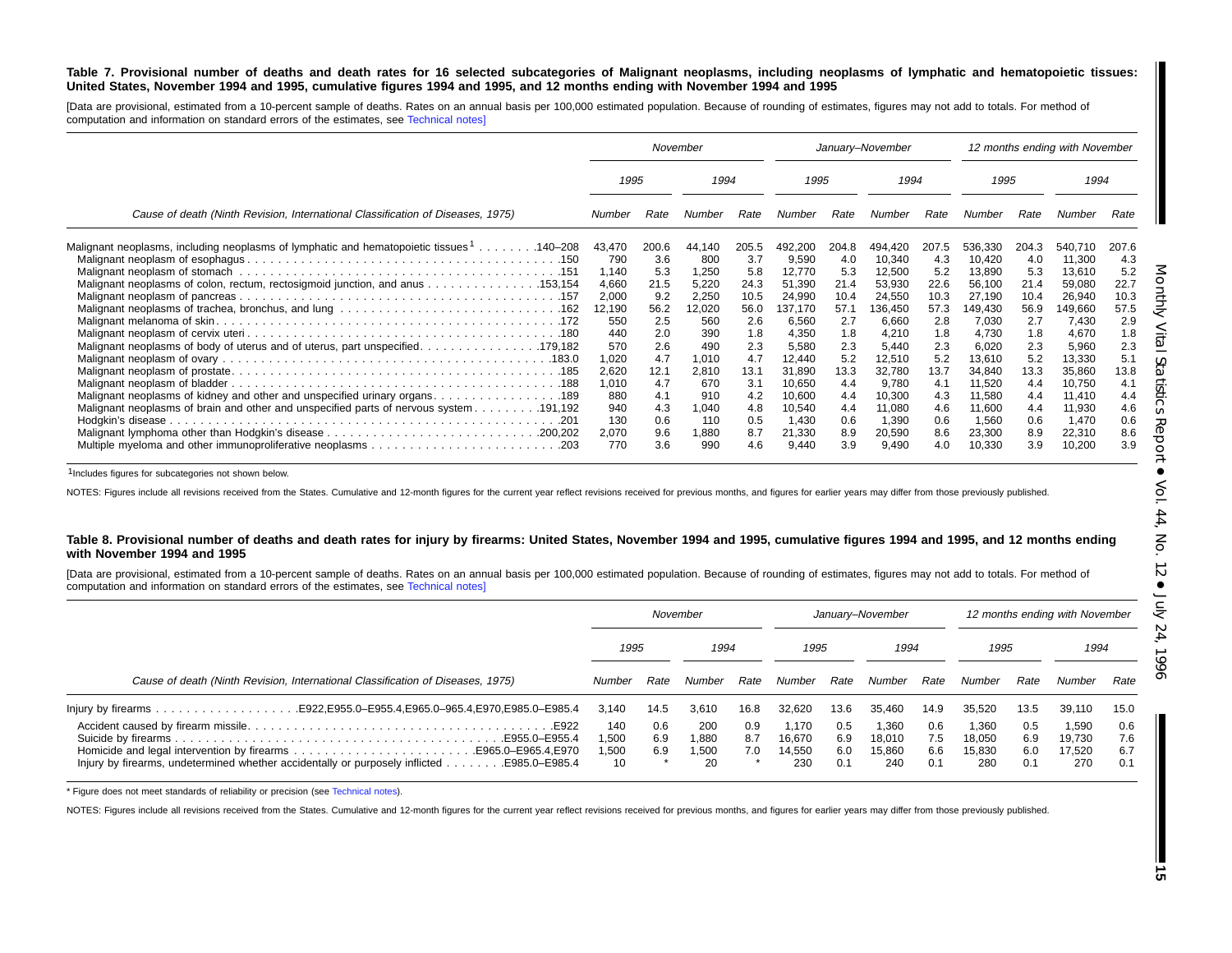#### Table 9. Provisional number of deaths under 1 year and infant mortality rates, by age and for 10 selected causes: United States, November 1994 and 1995, cumulative figures **1994 and 1995, and 12 months ending with November 1994 and 1995**

[Data are provisional, estimated from <sup>a</sup> 10-percent sample of deaths. Rates on an annual basis per 100,000 live births. Because of rounding of estimates, figures may not add to totals. For method of computation and information on standard errors of the estimates, see [Technical](#page-16-0) notes]

|                                                                                         | November                                                      |                                         |                                                          |                                                  | January-November                                                               |                                                                              |                                                                                |                                                                               | 12 months ending with November                                                 |                                                                              |                                                                                |                                                                              |  |
|-----------------------------------------------------------------------------------------|---------------------------------------------------------------|-----------------------------------------|----------------------------------------------------------|--------------------------------------------------|--------------------------------------------------------------------------------|------------------------------------------------------------------------------|--------------------------------------------------------------------------------|-------------------------------------------------------------------------------|--------------------------------------------------------------------------------|------------------------------------------------------------------------------|--------------------------------------------------------------------------------|------------------------------------------------------------------------------|--|
|                                                                                         |                                                               | 1995                                    |                                                          | 1994                                             |                                                                                | 1995                                                                         |                                                                                | 1994                                                                          |                                                                                | 1995                                                                         |                                                                                | 1994                                                                         |  |
| Age and cause of death (Ninth Revision, International Classification of Diseases, 1975) | Number                                                        | Rate                                    | Number                                                   | Rate                                             | Number                                                                         | Rate                                                                         | Number                                                                         | Rate                                                                          | Number                                                                         | Rate                                                                         | Number                                                                         | Rate                                                                         |  |
|                                                                                         | 2,300                                                         | 751.2                                   | 2,500                                                    | 780.3                                            | 26.900                                                                         | 749.7                                                                        | 28.900                                                                         | 791.                                                                          | 29.400                                                                         | 755.2                                                                        | 31.700                                                                         | 798.7                                                                        |  |
|                                                                                         | 1,440<br>910                                                  | 461.9<br>291.9                          | .470<br>.010                                             | 461.<br>317.2                                    | 17.150<br>9.670                                                                | 478.4<br>269.8                                                               | 17,980<br>10,890                                                               | 493.<br>298.7                                                                 | 18,820<br>10,520                                                               | 483.4<br>270.2                                                               | 19,830<br>11,860                                                               | 499.8<br>298.9                                                               |  |
| .480–487<br>All other causes.<br>.Residual                                              | 20<br>30<br>510<br>190<br>20<br>70<br>60<br>680<br>250<br>520 | 163.6<br>60.9<br>218.1<br>80.2<br>166.8 | 20<br>10<br>600<br>240<br>70<br>130<br>570<br>330<br>520 | 188.5<br>75.4<br>40.8<br>179.0<br>103.6<br>163.3 | 180<br>310<br>5.730<br>3,330<br>160<br>460<br>1.120<br>7,090<br>2,610<br>5,820 | 5.0<br>8.6<br>159.8<br>92.9<br>4.5<br>12.8<br>31.2<br>197.8<br>72.8<br>162.4 | 240<br>390<br>6.210<br>3,500<br>200<br>520<br>1,470<br>7.010<br>3,400<br>5,930 | 6.6<br>10.7<br>170.3<br>96.0<br>5.5<br>14.3<br>40.3<br>192.2<br>93.2<br>162.6 | 190<br>360<br>6,300<br>3,680<br>180<br>500<br>1,210<br>7,800<br>2,830<br>6,280 | 4.9<br>9.2<br>161.8<br>94.5<br>4.6<br>12.8<br>31.1<br>200.3<br>72.7<br>161.3 | 250<br>390<br>6,730<br>3,820<br>200<br>590<br>1,650<br>7,830<br>3,720<br>6,510 | 6.3<br>9.8<br>169.6<br>96.3<br>5.0<br>14.9<br>41.6<br>197.3<br>93.8<br>164.1 |  |

\* Figure does not meet standards of reliability or precision (see [Technical](#page-16-0) notes).

– Quantity zero.

NOTES: Figures include all revisions received from the States. Cumulative and 12-month figures for the current year reflect revisions received for previous months, and figures for earlier years may differ from those previo

**16**

 $\blacksquare$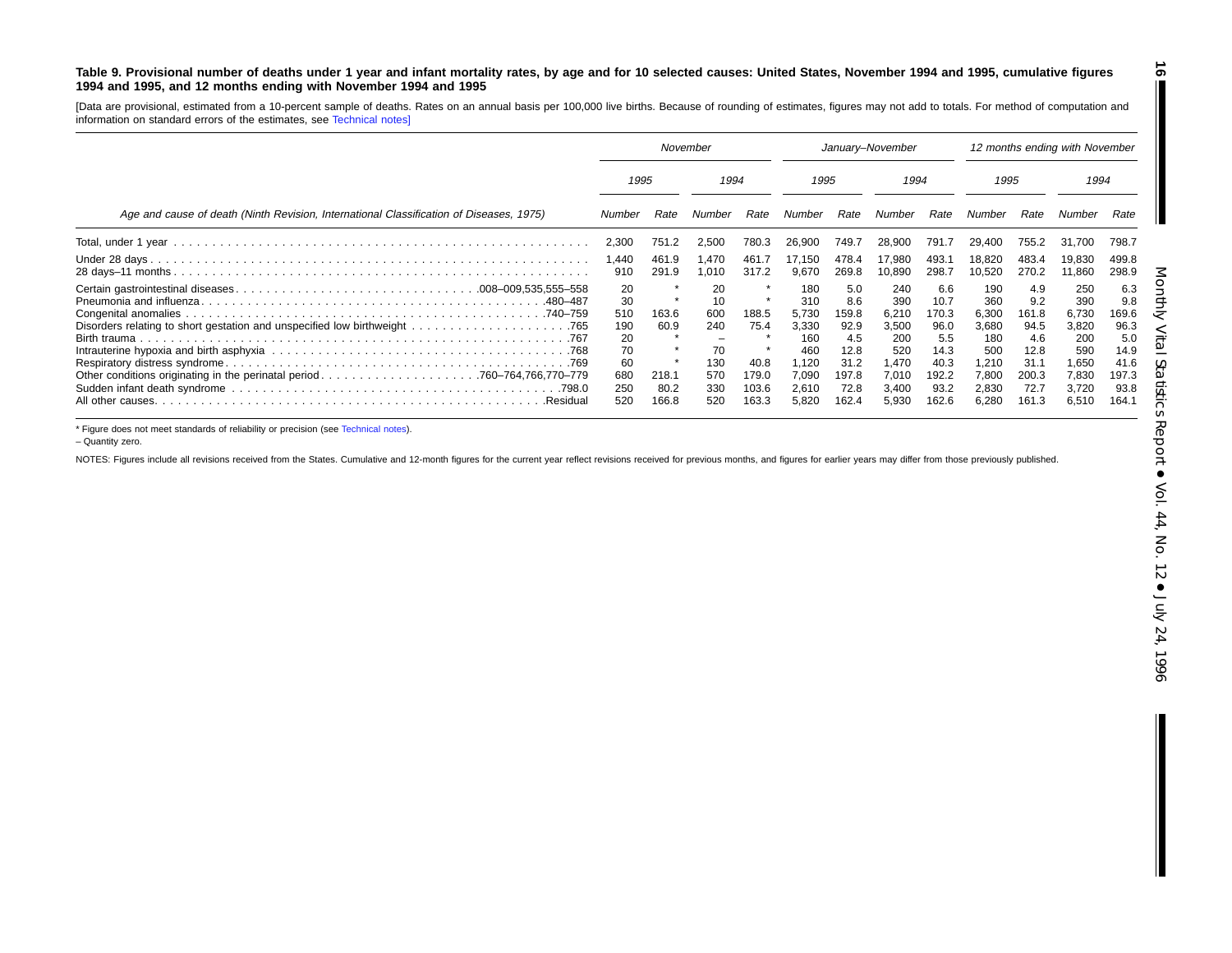# <span id="page-16-0"></span>**Technical notes**

# **Nature and sources of data**

Data in this report are provisional unless otherwise specified and include only events occurring within the United States (50 States and the District of Columbia). Mortality data exclude fetal deaths. Data for the Commonwealth of Puerto Rico are not included in the U.S. totals.

Birth, death, and infant death figures in [tables 2](#page-6-0) and [4](#page-8-0) for each State are estimates by State of residence. These estimates are derived by applying adjustment ratios to the actual counts of certificates for all events occurring in the State and received in registration offices during a 1-month period regardless of date of the event. The adjustment ratios for each data year represent the observed relationship between final State occurrence and residence figures for the three most recent years for which final data were available and are expressed as a single ratio for each State. As in previous years, monthly State marriage and divorce figures represent the actual count of all events occurring in the State (State of occurrence) that were received in the registration offices during the 1-month period. Delay in the receipt of certificates in a registration office may result in a low State figure for a given month followed by a high figure for the month(s) in which the delayed records are received. Data for previous months and cumulative data include revised figures received from the States.

Figures for births, deaths, and infant deaths for California in [tables 2](#page-6-0) and [4](#page-8-0) contain adjustments for varying lengths of State reporting periods. Figures for Texas for all events shown in [tables 2–4](#page-6-0) also are adjusted for varying lengths of State reporting periods. The figures for both States are adjusted by the ratio between the number of days in the data month and the number of days in the State reporting period. The adjusted figures are included in the U.S. totals shown elsewhere in this report.

U.S. totals for births, deaths, and infant deaths are based on the State estimates by State of residence and, therefore, in effect, exclude events to nonresidents of the United States. Events to nonresidents of the United States are included in all marriage and divorce figures. The effect of excluding events to nonresidents from the U.S. totals is small.

# Provisional totals for the United States include estimates for State data shown as not available. Provisional totals for births and marriages for the entire United States include adjustments for observed differences between provisional and final monthly figures.

Divorce figures include reported annulments. The monthly national divorce estimate is obtained by multiplying the total for the reporting areas by the ratio observed between the most recent final annual divorce total for the United States and the provisional total for the reporting areas combined.

*Random variation*—Although the counts in this report are not subject to sampling variability (except the Current Mortality Sample), they may be affected by random variation. When the number of events is small and the probability of such an event is small, considerable caution must be observed in interpreting the data. Such infrequent events may be assumed to follow a Poisson probability distribution. For this distribution a simple approximation may be used to estimate the random variation as follows:

If *N* is the number of events in the population and *R* is the corresponding rate, the chances are 19 in 20 that

1. 
$$
N - 2\sqrt{N}
$$
 and  $N + 2\sqrt{N}$ 

covers the ''true'' number of events.

2. 
$$
R-2
$$
  $\frac{R}{\sqrt{N}}$  and  $R+2$   $\frac{R}{\sqrt{N}}$ 

covers the ''true'' rate.

If the rate  $R_1$  corresponding to  $N_1$ events is compared with the rate  $R_2$  corresponding to  $N_2$  events, the difference between the two rates may be regarded as statistically significant at the 0.05 level if it exceeds

$$
2\sqrt{\frac{R_1^2}{N_1} + \frac{R_2^2}{N_2}}
$$

Additional information on random variation in numbers of events, rates, and ratios may be found in the technical appendixes of *Vital Statistics of the United States, 1990, Volumes I and II.*

# **Rates**

Rates are on an annual basis and, except for infant mortality rates, are per 1,000 or 100,000 estimated population residing in the United States. The populations used for computing these rates are furnished by the U.S. Bureau of the Census. Rates shown in this report beginning with 1992 were computed using populations based on the 1990 Census enumeration comparable to those used for final data. Monthly rates are based on populations estimated for the specific month. Year-to-date rates are averages of monthly rates that have been weighted by the number of days in the corresponding months. Rates for 12-month periods are the sum of events for the period per population estimated at the midpoint of the period.

Infant mortality rates are deaths under 1 year of age for the specified period (monthly, year-to-date, or 12-month period) per 1,000 or 100,000 live births. Births used for computing monthly and year-to-date infant mortality rates are adjusted for monthly variation in the number of births. Births used to compute 12-month rates do not contain this adjustment. Births used for computing infant mortality rates are not corrected for observed differences between provisional and final monthly figures as described earlier in ''Nature and sources of data.'' Because monthly infant mortality rates are based on relatively few events, they are highly variable. Therefore, comparisons of monthly infant mortality rates should be interpreted cautiously; see ''Random variation.''

Age-adjusted death rates are used to compare relative mortality risks across groups and over time. However, they should be viewed as constructs or indexes rather than as direct or actual measures of mortality risk. Statistically, they are weighted averages of the age-specific death rates, where the weights represent the fixed population proportions by age. See chapter 5 of an earlier report (4). The age-adjusted death rates presented in this report were computed by the direct method, that is, by applying age-specific death rates to the U.S. standard million population (5). See also chapter 10 of an earlier report (4). Age groups in [table 5](#page-9-0) were used to compute the age-adjusted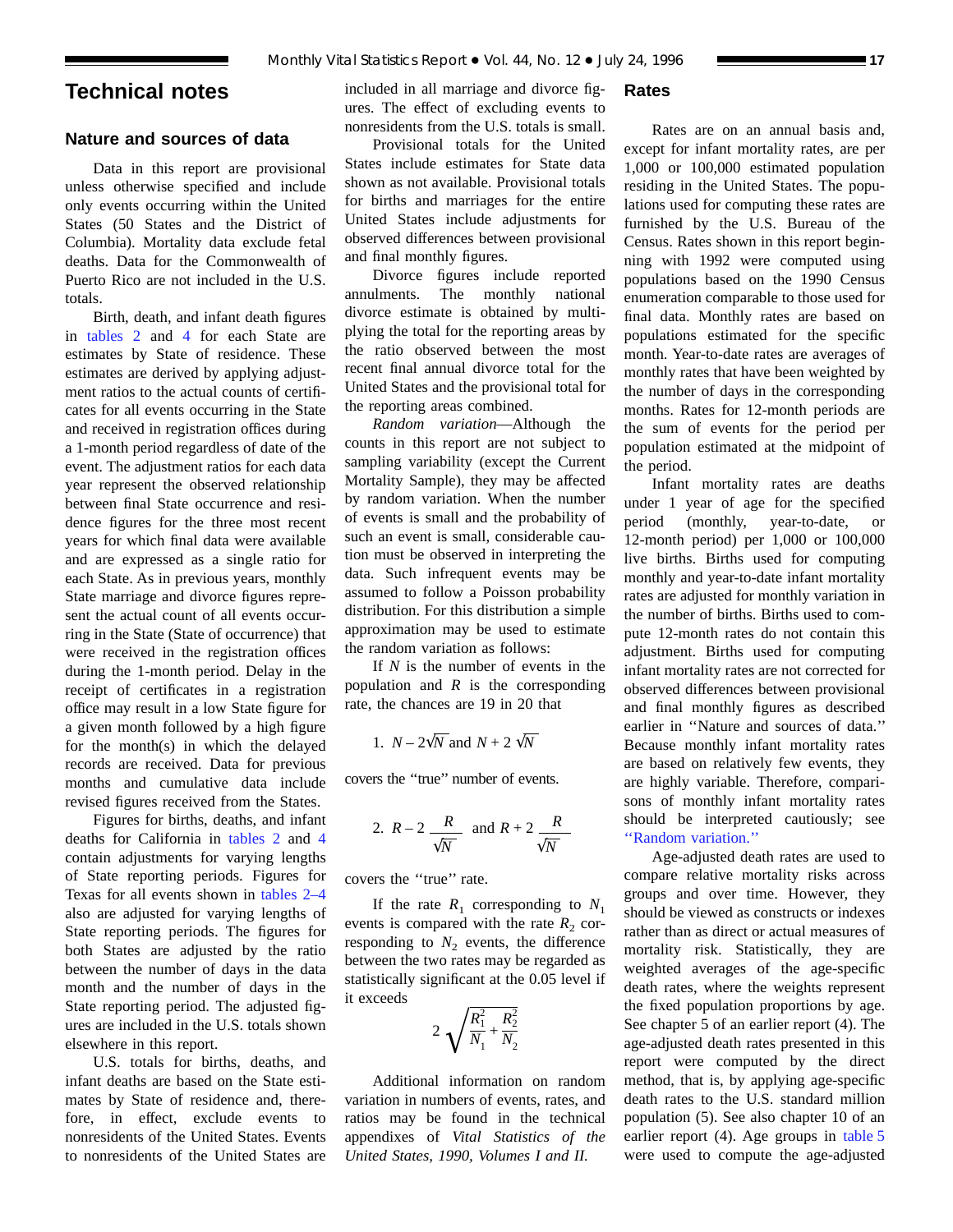rates shown in that table. It is important not to compare age-adjusted rates with crude rates.

#### **Current Mortality Sample**

The Current Mortality Sample (CMS) is a 10-percent systematic sample of death certificates drawn each month after the certificates are counted in the State registration offices. Deaths and death rates for the United States by age, race, sex, and cause are estimated based on the sample. Because of the additional time required to select and process the certificates, data based on the CMS are published 1 month after publication of the U.S. and State counts. Complete information concerning the underlying cause of death sometimes is not available when the sample is drawn. As a result estimates based on sample counts for certain causes are biased. Correction for bias is not made in this report.

Estimated numbers of deaths based on the sample were proportionately adjusted to be consistent with estimates based on the count of death certificates received in State registration offices.

*HIV infection*—Beginning with data for 1987, the National Center for Health Statistics introduced categories \*042– \*044 for classifying and coding Human immunodeficiency virus (HIV) infection. The asterisks before the categories indicate that these codes are not part of the *Ninth Revision, International Classification of Diseases.* Deaths classified to these categories are included in All other infectious and parasitic diseases in the

List of 72 Selected Causes of Death and are also shown separately at the bottom of [table 6](#page-12-0).

*Sampling variability*—Because the estimates of deaths and death rates presented in this report with the exception of total deaths and deaths under 1 year are based on a sample of death certificates, they are subject to sampling variability. The estimated relative standard error in the following table is a measure of the sampling error of the estimated number of deaths (or of the estimated death rate) expressed as a percent of the estimate. The first column refers to monthly estimates; the second to annual; cumulative year-to-date totals fall between the two.

#### **Relative standard errors for estimated numbers of deaths from the Current Mortality Sample expressed as a percent of the estimate**

|                                      | Relative standard error<br>of estimate (as percent) |                                               |  |  |
|--------------------------------------|-----------------------------------------------------|-----------------------------------------------|--|--|
| <b>Estimated number</b><br>of deaths | 170,000<br>estimated<br>deaths<br>each month        | 2,000,000<br>estimated<br>deaths<br>each year |  |  |
| 10                                   | 94.9                                                | 94.9                                          |  |  |
| 20                                   | 67.1                                                | 67.1                                          |  |  |
| 50                                   | 42.4                                                | 42.4                                          |  |  |
| 100                                  | 30.0                                                | 30.0                                          |  |  |
| 200                                  | 21.2                                                | 21.2                                          |  |  |
| 500                                  | 13.4                                                | 13.4                                          |  |  |
| 1,000                                | 9.5                                                 | 9.5                                           |  |  |
| 2,000                                | 6.7                                                 | 6.7                                           |  |  |
| 5,000                                | 4.2                                                 | 4.2                                           |  |  |
| 10,000                               | 2.9                                                 | 3.0                                           |  |  |
| 20,000                               | -2.0                                                | 2.1                                           |  |  |
| $50,000$                             | 1.1                                                 | 1.3                                           |  |  |
| $100,000$                            | 0.6                                                 | 0.9                                           |  |  |
| 200,000                              | $\cdots$                                            | 0.6                                           |  |  |
| $500,000$                            | $\cdots$                                            | 0.4                                           |  |  |
| $1,000,000$                          |                                                     | 0.2                                           |  |  |
|                                      |                                                     |                                               |  |  |

The chances are about 2 in 3 that the percent difference between an estimate and the result of a complete count is less than the percent shown. The chances are about 19 in 20 that the percent difference is less than twice the percent shown. A figure based on 100 or fewer estimated deaths has a relative standard error of 30 percent or more and is, therefore, considered unreliable. A rate based on 100 or fewer estimated deaths has been replaced by an asterisk.

Unless otherwise specified comparisons made in the text between death rates based on the CMS were statistically significant at the 0.05 level of significance. Lack of comment in the text about any two rates does not mean that the difference was tested and found not to be significant at this level.

# **References**

1. U.S. Bureau of the Census. U.S. population estimates, by age, sex, race, and Hispanic origin: 1990–95. PPL-41. 1996.

2. Clarke, SC. Advance report of final marriage statistics, 1989 and 1990. Monthly vital statistics report; vol 43 no 12, suppl. Hyattsville, Maryland: National Center for Health Statistics. 1995.

3. Clarke, SC. Advance report of final divorce statistics, 1989 and 1990. Monthly vital statistics report; vol 43 no 9, suppl. Hyattsville, Maryland: National Center for Health Statistics. 1995.

4. Feinleib M, Zarate AO, eds. Reconsidering age adjustment procedures: Workshop proceedings. National Center for Health Statistics. Vital Health Stat 4(29). 1992.

5. Grove RD, Hetzel AM. Vital statistics rates in the United States, 1940–1960. Public Health Service. Washington: National Center for Health Statistics. 1968.